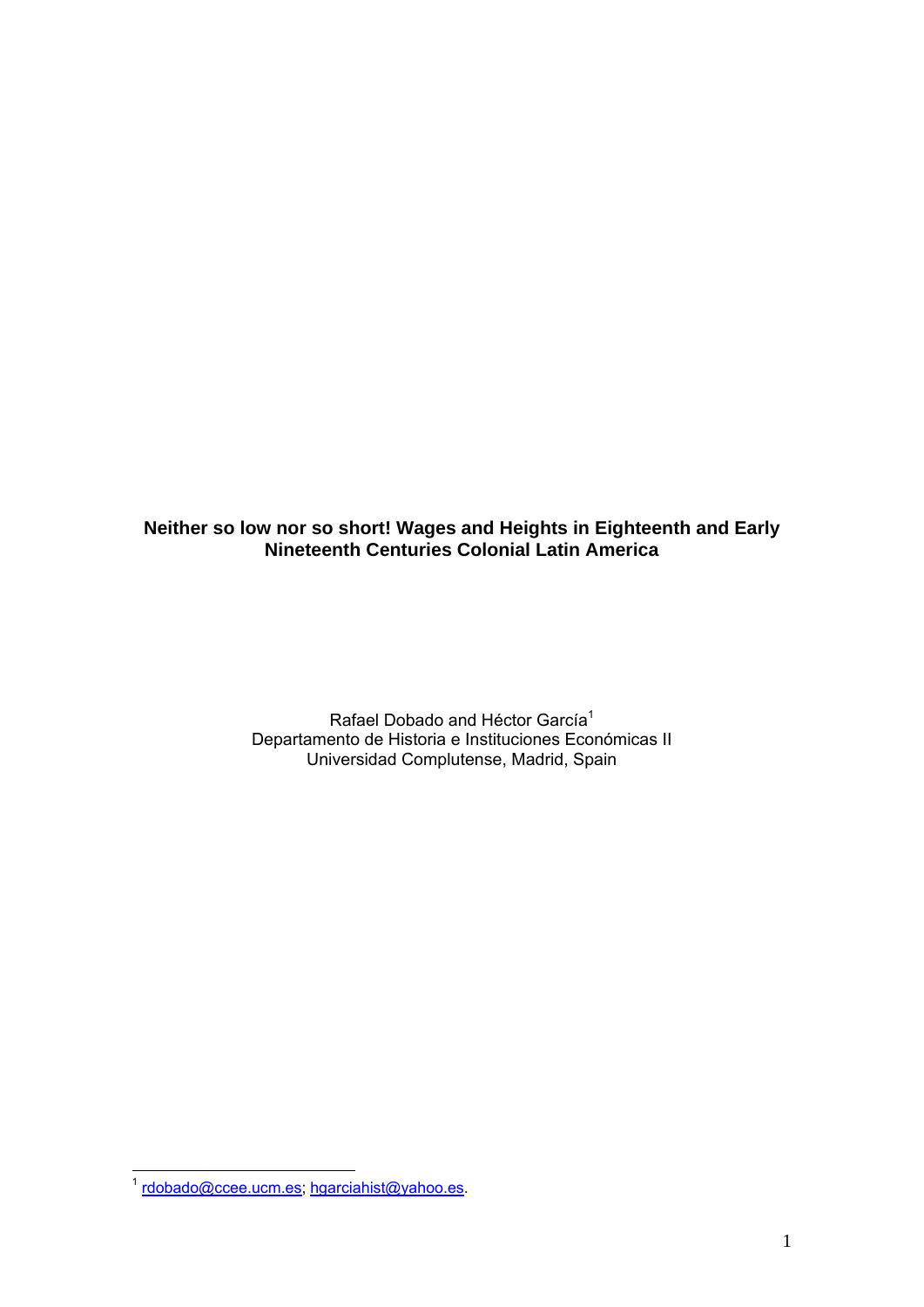# **1. Introduction**

Inequality in Latin America has become a fashionable topic. And not without good reason, since Latin America, along with Sub-Saharan Africa, is the most unequal region of the world [López and Perry (2008].

The search for "*inequality in Latin America*" in Google yields almost 100,000 results as for mid April this year.<sup>2</sup> One of them is particularly telling about contemporary perceptions on the issue: *"Inequality is as Latin American as good dance music and magical-realist fiction."*<sup>3</sup> As the *danzón*, which was danced at least since late eighteenth century in the Caribbean, has inequality been conspicuously Latin American from colonial times? Or did it appear, as the literary magical-realism, much more recently? Very likely, most economist and economic historians would nowadays answer affirmatively to the first question. This was clearly also the case of the *dependencia*  school some decades ago.

However, the empirical foundations, in particular those of quantitative character, of the popular idea that Latin American inequality has colonial origins are rather unconvincing, to say the less. In this respect, we agree with Grier (1999) in that *"much of the work on colonialism has been theoretical or anecdotal"*<sup>4</sup> . The contrast between the strength of some propositions regarding the particular case of colonialism in Latin America and the evidence supporting them is very often striking. The need for "*far more evidence"* on Latin American inequality has also been pointed out by Williamson  $(2008).$ <sup>5</sup>

Therefore, the main objective of this work in progress is basically empirical. We attempt at contributing to the reduction of the gap between: a) very general assumptions on colonialism in Latin America and its long-term economic consequences; and b) the availability of reliable quantitative information upon which research on colonial economic history should be based. We limit our attempt to the significant case of wages and heights in Bourbon Latin America and to the inferences that they suggest in terms of approaching inequality in eighteenth and early nineteenth centuries from an international comparative perspective.

On the contrary, inequality in post-colonial Latin America has been the object of serious empirical analysis by economic historians for some time already –i. e.

<sup>1</sup> 2 Less restrictive searches produce many more hits. A search for *Latin America inequality* produces more than one million hits.

http://www.economist.com/world/americas/displayStory.cfm?story\_id=2193852.

<sup>4</sup> Grier, 1999, p. 317.

<sup>&</sup>lt;sup>5</sup> The title of Williamson's work, "History without Evidence: Latin American Inequality since 1491", is an honest recognition by the author of the weakness of the empirical evidence on which most statements on early modern inequality in Latin America are based.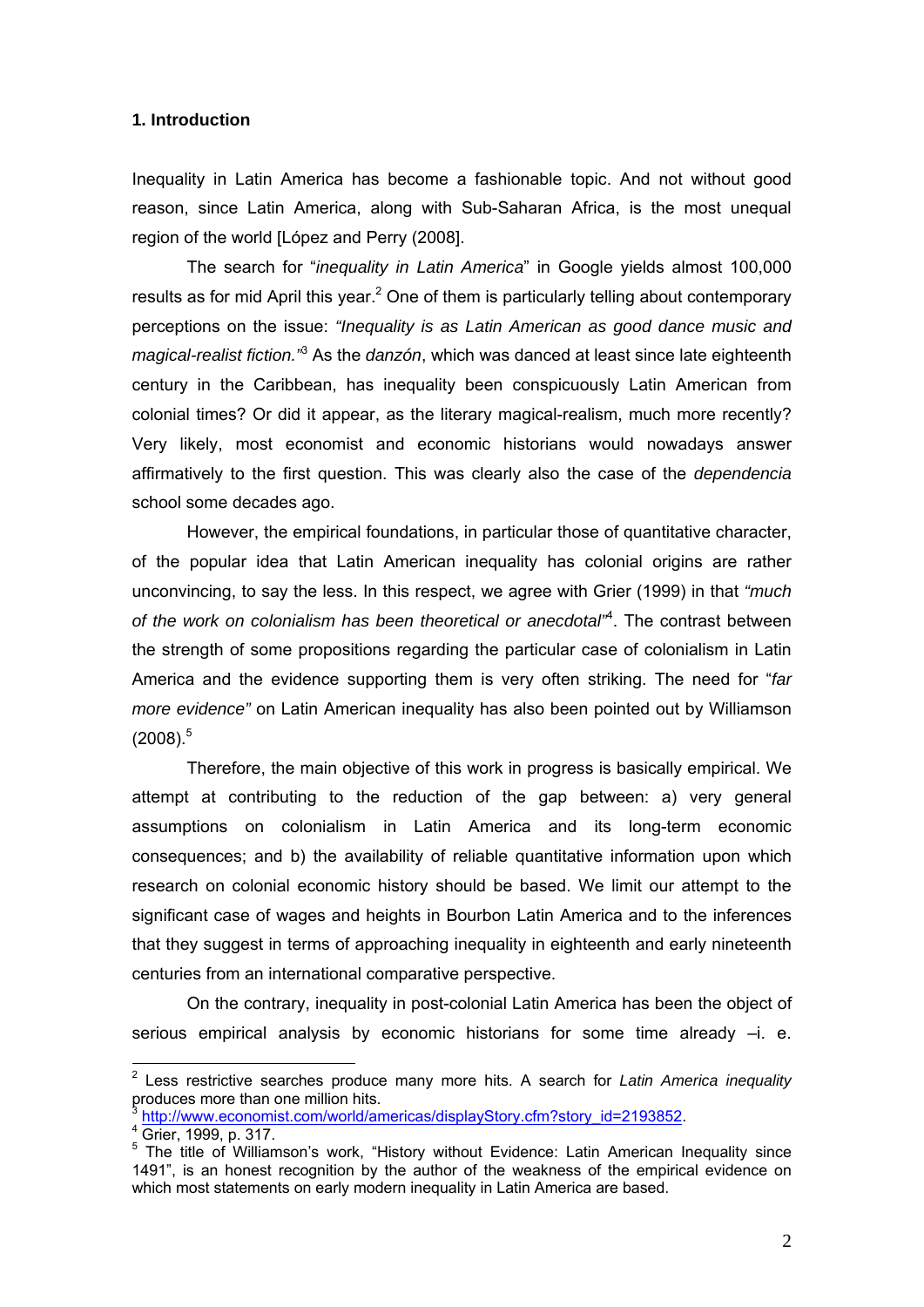Williamson (1999), Bértola (2005), Bértola and Williamson (2006), Prados (2007) and Bértola et al. (2008).

 Lately, the interest of empirically studying inequality in colonial Latin America has been reinforced. A growing and increasingly influential body of literature posits that the main contemporary Latin American economic problems (low growth and extreme inequality) are deeply rooted in colonial times. On the basis of the alleged existence of either "extractive" institutions [Acemoglu, Johnson and Robinson (2002)] or institutions producing extreme inequality [Engerman and Sokoloff (1994, 2002 and 2005)], the Spanish colonial legacy is blamed for the creation of a *"reversal of fortune"* among European colonies in the Americas –the poorest one circa 1500 (i. e. the USA) became richer while the initially richest ones (i.e. Mexica and Inca empires) got poorer- or of an adverse development path that differs sharply from the one followed by the United States.<sup>6</sup> Many authors have been more or less influenced by this neo-institutional interpretation of economic development in Latin America and other parts of the world since 1500 –i. e. Cogneau (2003), Frankema (2006), Angeles (2006), Baker et al. (2008), Bruhn and Gallego (2008). All these interesting ideas, albeit lacking, in our opinion, of solid empirical support, deserve to be examined in the light of the available evidence.

It is also worth checking some results from the pioneering work on ancient inequality by Milanovic, Lindert and Williamson (2008) in which late colonial New Spain is shown as the most unequal society in the sample. New Spain turns out to be so unequal that its estimated inequality is significantly greater than the maximum implied by the "inequality possibility frontier", an illuminating concept that those authors introduce.

 In this work in progress we do not present any ambitious interpretation of the causes and consequences of inequality in colonial Latin America. Our attempt is much more limited and empirical. Using, *faute de mieux*, real wages and heights as proxies for inequality, we offer substantial evidence supporting the notion that late colonial Latin America was not an especially uneven society when compared with other parts of the world. If real wages and heights may also be considered acceptable indicators of living standards and economic development, the picture of Bourbon Latin America

 6 This set of propositions, termed as "new orthodoxy" by Dobado (forthcoming, a) is exerting an increasing intellectual influence as can be seen, for example, in Helpman (2004) or in Easterly (2006), among many others. Of greater practical importance is, perhaps, the fact that the World Bank has adhered to this "new ortodoxy" in several of its latest publications: De Ferranti et al. (2004), the *Report on World Development* 2006 and Perry et al. (2006), López and Perry (2008).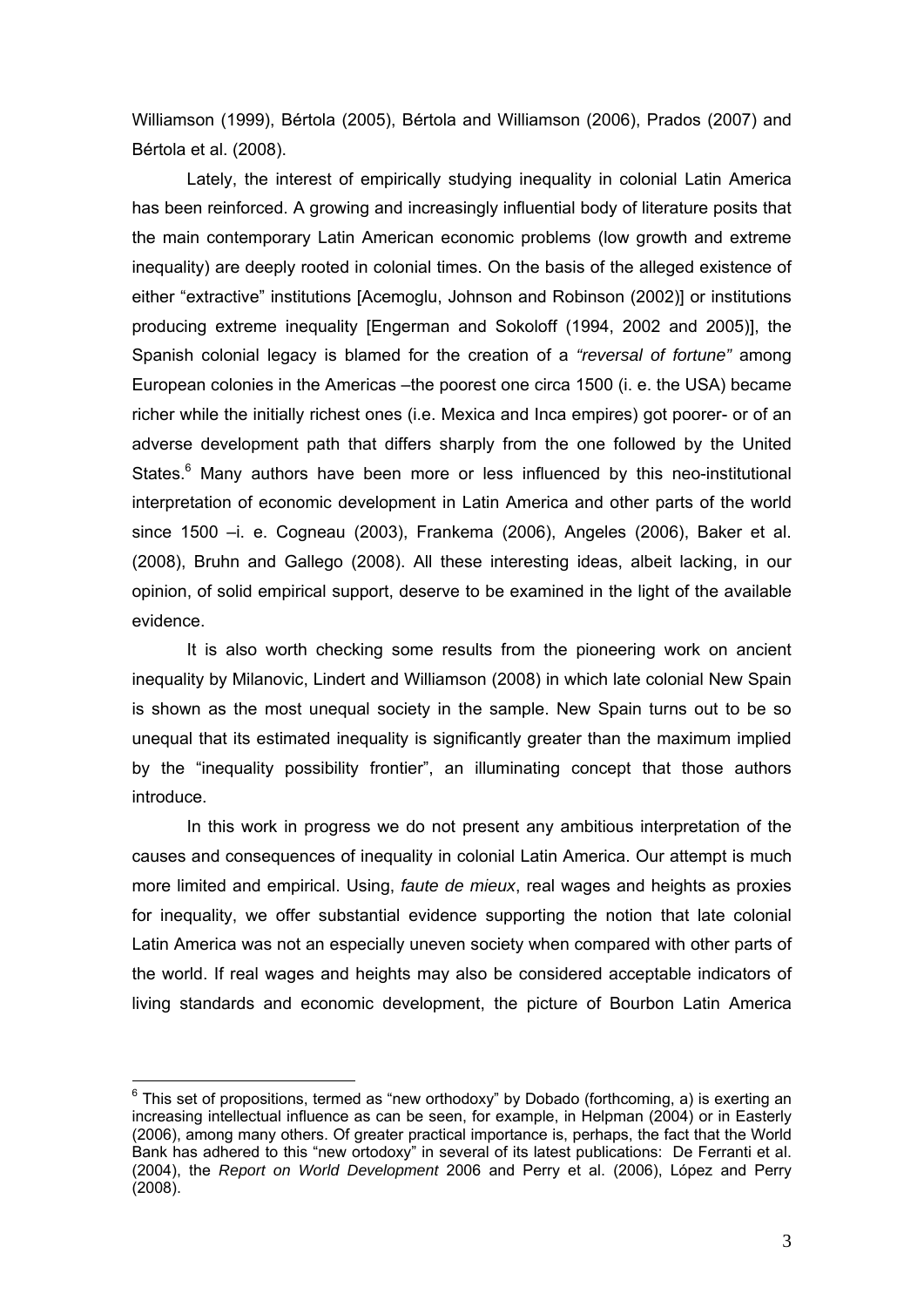becomes less pessimistic than the one usually assumed by most economists and economic historians.

 In doing so we follow Coatsworth's (2008) empirically based revisionism on comparative colonial Latin America's inequality:

"*…, what little quantitative evidence there is does not suggest that ownership of land, or other assets for that matter, was more concentrated in Latin America than in the United States"*. 7

The additional empirical evidence shown here by us reinforces Coatsworth's (2008) revisionist claim. It is also in line with Williamson's (2008) contention that, from a wide international comparative perspective on inequality, "*there is little that is unusual in pre-industrial Latin America"*. 8

 Thus, it seems that an approach to the empirical study of colonial Latin America's inequality based upon the hypothesis of normality [Dobado (forthcoming, b)] deserves to be explored further. Underlying our research, this hypothesis responds to the Occam's razor philosophical principle of exploring first the simplest hypothesis: Why should colonial Latin America be very different to most of other pre-industrial economies?

Apart from this introduction, this working paper contains four sections. In Section 2, evidence on nominal and real wages collected from various sources is presented. Section 3 deals with heights. Indexes of inequality built on ratios relating GDP per capita to real (grain) wages and heights are shown. Some final remarks appear in Section 5. Sources of the many figures included in this working paper should be mentioned in detail in Appendix 1. We are sorry to say that we have failed in fulfilling the deadline. Naturally, however, sources are available under request to the authors. Sources of data and technical aspects on heights are depicted in Appendix 2

# **2. Nominal and real wages**

In this section we present evidence on nominal and real wages. As there are not yet baskets of goods properly representing the consumption patterns of colonial Latin American workers other than that of Leticia Arroyo for Arequipa $9$ , we are unable of using appropriate cost of living indices. Therefore, we deflate nominal wages by

 $7$  Coatsworth, 2008, p. 553.

 $<sup>8</sup>$  Williamson, 2008, p. 2.</sup>

<sup>&</sup>lt;sup>9</sup> See http://gpih.ucdavis.edu/files/Peru\_18th\_c\_basket.xls.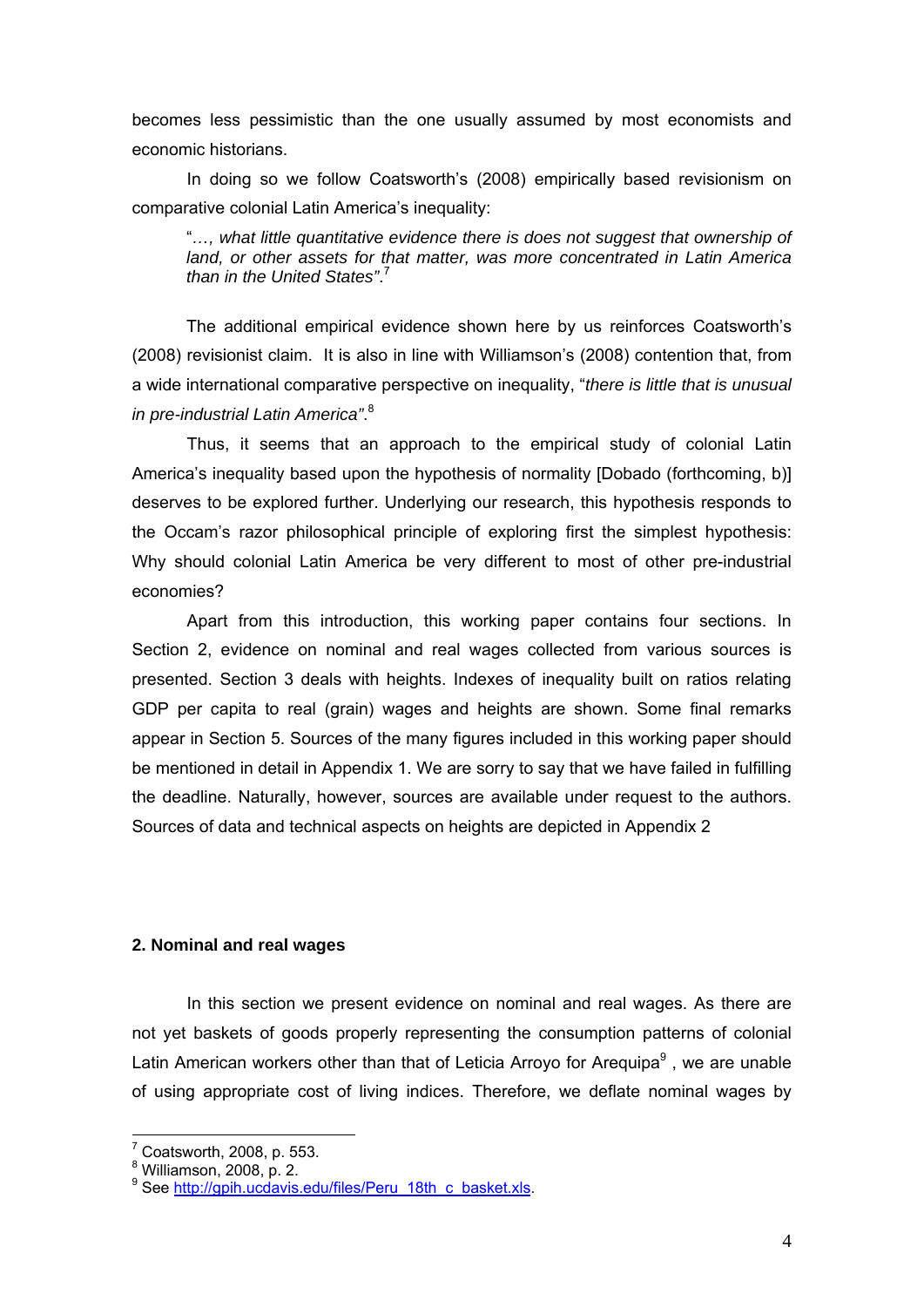prices of grain (corn and wheat) and meat in order to estimate wages in terms of an ordinary good (grain) and of a superior good (meat). Thus, we obtain two proxies of real wages which in turn may proxy for inequality.

 Many of our data on nominal and real wages are the result of other authors' impressive work to whom we are grateful. Leticia Arroyo, Amílcar Challú and Robert Allen deserve a special mention. We also like to recognize that two institutions the Global Price and Income History Group<sup>10</sup> (hereafter GPIHG) and the International Institute of Social History<sup>11</sup> (hereafter IISH) have enormously facilitated our work and permitted to widen the original scope of this research. In particular, Leticia Arroyo and Amílcar Challú<sup>12</sup> have made possible that our sample of colonial Latin American nominal and real wages include data for Bogotá (capital town of the Viceroyalty of New Granada), for Potosí (famous mining town in Upper Peru) and for several cities in the Viceroyalty of New Spain, such as its capital town (Mexico), Guadalajara, Puebla and San Luis Potosí

 In considering wages, especially those of unskilled workers as a proxy for inequality, we mainly draw from Williamson (2002). To some extent, we also try to adapt Prados's (2007) work to the more limited quantitative information existing for the colonial period. Our rationale is as follows: estimates of, or the educated guesses on, GDP per capita in the Spanish colonies in America by early nineteenth century are lower than in most Western countries; then, finding real wages of unskilled workers in colonial Latin America which similar to those in Europe indicates that, at the very least, inequality in New Spain, New Granada and Upper Peru was not especially higher by end of the colonial period. In fact, what we find is higher real (grain and, especially, meat) wages in Bourbon Latin America than the European average and similar trends towards stagnant or decreasing living standards throughout late eighteenth and early nineteenth centuries.

These results might be surprising to many. And not only to those defending the idea that colonial Latin America economies were based on low wages since institutions behind the labour supply for mining and other productive activities were extractive, unequal or bad. That could also be the case of some economic historians of the colonial period in Mexico that: a) have never adopted a comparative approach to determine the size of wages relative to other parts of the world; or b) interpret the perceived downward trend of real wages in late Bourbon Latin America as a peculiarity

<sup>&</sup>lt;sup>10</sup> http://apih.ucdavis.edu/.

<sup>11</sup> http://www.iisg.nl/hpw/data.php.<br><sup>11</sup> http://www.iisg.nl/hpw/data.php.<br><sup>12</sup> Dobado is especially grateful to Challú's intellectual generosity. It permitted him to use his unpublished data even before Challú successfully defended his doctoral dissertation at Harvard University.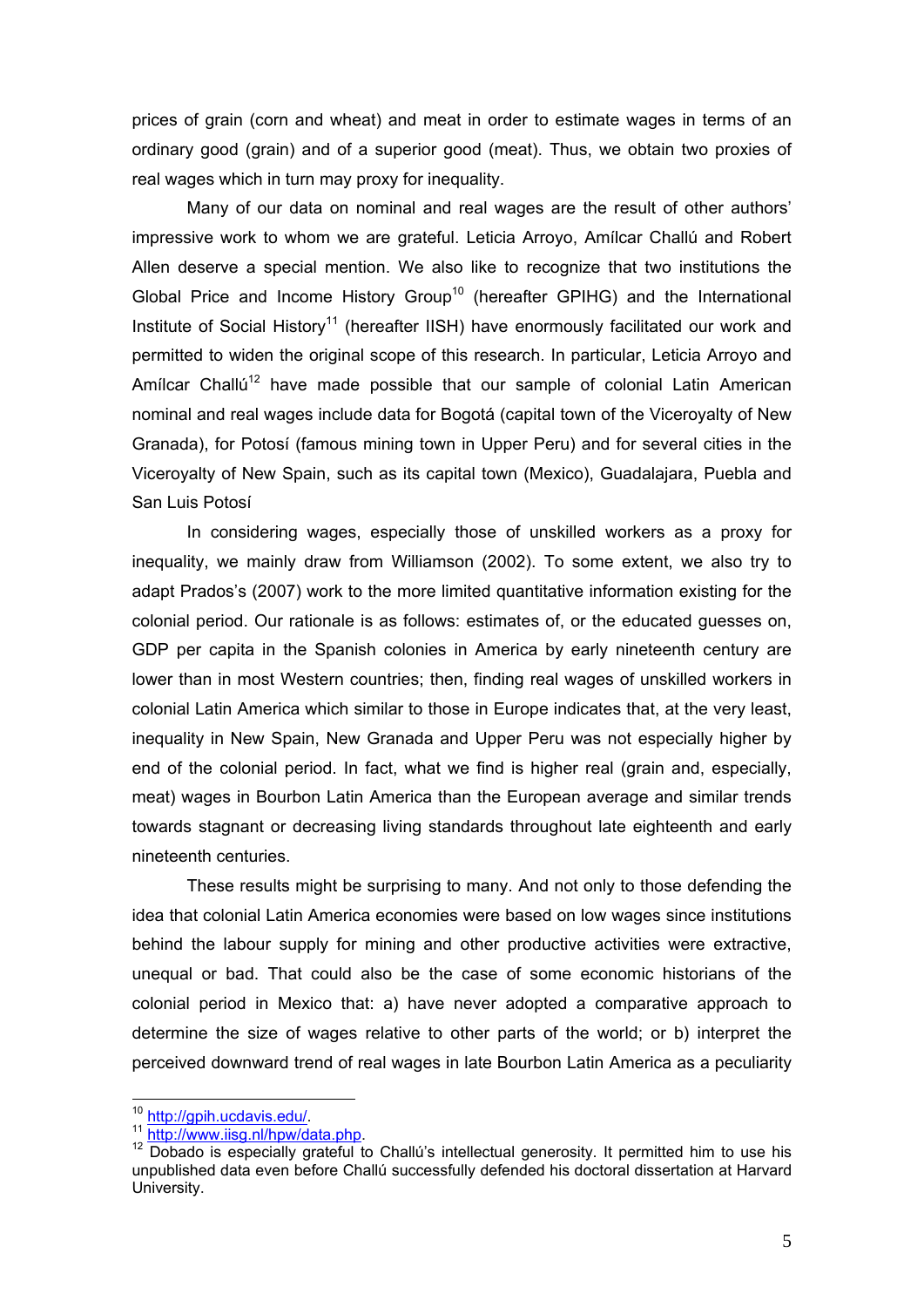which indicates the crisis of the colonial system. In this regard, probably the main methodological objective of this research consists in emphasising the advantages of the so far rather infrequent comparative approach, other than with the USA, when dealing with the analysis of basic economic features of colonial Latin America.

 Medium to high relative real wages suggest that labour productivity and living standards could be neither too low not too different to those in most of late preindustrial Europe. This inference does not appear implausible under reasonable economic assumptions and neither is contradictory with our hypothesis of normality regarding colonial Latin America in general and New Spain in particular.

 Only if future research demonstrates that the number of working days per year of miners and unskilled labourers in colonial Latin America were significantly lower or the difference between wage-earners and other segments of the commoners –i.e. peasants- higher than in other parts of the world, inferences from our findings on wages in terms of inequality should be appropriately revised. In any case, as for now, we believe that they hold true. Frankly speaking, we are the first ones surprised by the clarity and robustness of our findings.

## **2.1. Wages circa 1803**

Our quantitative examination of wages in colonial Latin America starts by offering a comparison between nominal and real (grain and meat) wages of skilled workers in Europe and North America and of miners in New Spain in 1803 or in the surrounding years. Nominal wages are expressed in silver grams per day. In an attempt to capture the level of real wage, we convert nominal wages into grain and meat wages through dividing by the prices of these two goods, which have been previously calculated, when needed, in terms of grams of silver per kilo. Thus we obtain the maximum quantities of grain or meat that could be bought if the whole nominal wage were spent in each of these two goods. This procedure for determining the purchasing power of nominal wages, albeit not fully satisfactory, is justified, as mentioned above, by the lack of consumption baskets for late colonial Latin America. In any case, it offers a proxy of real wages in terms of either a normal good or a superior good within the consumption patterns of the commoners in preindustrial economies. The choice of 1803 simply responds to the fact that it is the year for which good quantitative data on wages paid in La Valencia, the biggest mine in late colonial Mexico, exist. Using only one year, be it 1803 or another one, for comparative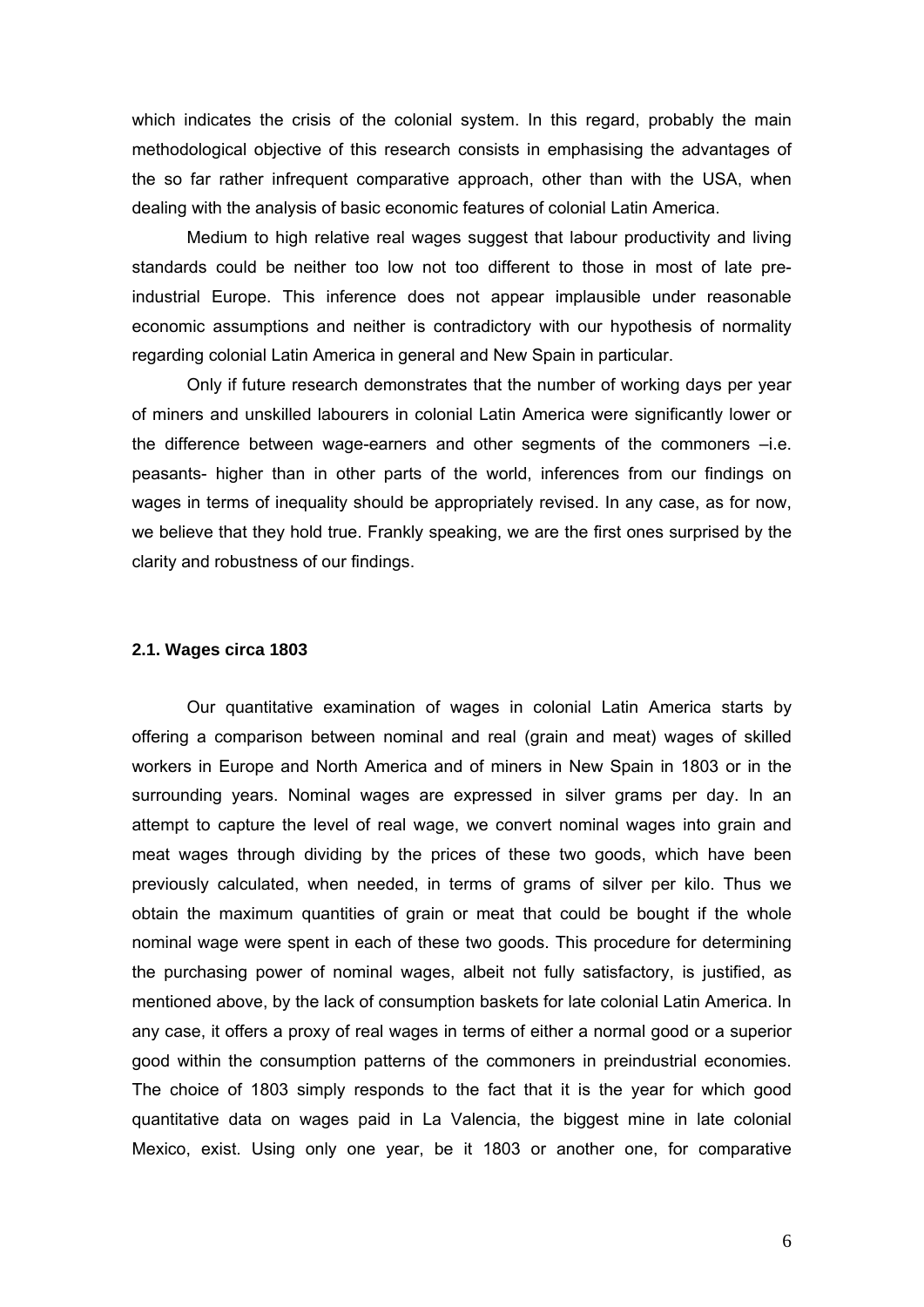purposes is not optimal, but, in spite of it, the static picture that emerges is clear and consistent with the dynamic one presented in the next subsection.

 We are especially interested in showing information on miners' wages as these workers are very often presented as being the epitome of colonial exploitation [Engerman and Sokoloff (1994, 2002 and 2005); Acemoglu et al. (2002). This idea is clearly at odds with the firsthand testimony given by Humboldt after his visit to New Spain in 1803-1804: *"The Mexican miner is the best paid of all miners; he gains at the least from 25 to 30 francs per week of six days"*13. Ward, also a reliable on-the–field observer, claimed shortly after that Mexican independence that "*the ordinary wages of a miner are high."14* Most specialists in Mexican colonial mining history seem to be very close to Humboldt's view on the issue [i. e. Brading  $(1983)^{15}$ , Velasco  $(1989)^{16}$ , Swann (1990)<sup>17</sup> and Ladd (1992)<sup>18</sup>].

Figure 1 depicts nominal wages of urban skilled workers, mostly in the building trades, and of miners in New Spain (three levels of qualification in Guanajuato and two general estimates by Humboldt (1822:1991) and Garner (1993)) and in Almadén (Spain). It does not seem that nominal wages of miners by early nineteenth century were low by international standards. On the contrary, they are higher than those of skilled workers in most developed European countries. Most likely they were even higher than what is revealed in Figure 1 as, on top of their nominal wages, some miners were generally paid additional "*partidos*" –variable quantities of silver mineralthat may be quite significant according to Velasco  $(1989)^{19}$  and Ladd  $(1992)^{20}$ . However, it might be objected that the finding of high nominal wages in late Bourbon

<u>.</u>

 $13$  Humboldt, 1822, p. 248. The conversion from francs into silver at the early nineteenth century rate (http://www.iisg.nl/hpw/data.php) yields 112,5 to 135 grams.<br><sup>14</sup> Ward, 1828, vol. II, p. 146.<br><sup>15</sup> "Los trabajadores mineros de México, lejos de haber sido los peones oprimidos que la

*leyenda nos presenta, constituían una fuerza laboral libre, bien pagada y geográficamente móvil que en muchos casos era prácticamente socia de los patrones."* Brading, 1983, p. 201.<sup>16</sup> *"... la mayoría de los trabajadores eran libres, en el sentido de que no eran obligados a* 

*trabajar en explotaciones mineras o en plantas de refinación; iban a éstas atraídos, en general, por percepciones económicas considerablemente más altas que las usuales en las labores agrícolas."* Velasco, 1989, p. 582.<br><sup>17</sup> " these labores was sense vivis de la constitución de la constitución de la constitución de l

<sup>&</sup>lt;sup>17</sup> "..., these labourers were comparatively well paid". Swann, 1990, p. 145.<br><sup>18</sup> According to this author, the amount of goods that a miner could buy in Central Mexico by the 1760's with a fraction of his wage was enormous in comparison with Europe and Asia: *"Cada trabajador que bajaba recibía el mismo salario: cuatro reales (cincuenta centavos)* [12.4 grams of silver] *por turno de 12 horas. Con un real se podía comprar una lengua de res, medio kilogramo de lana, 800 gramos de cordero, o dos y medio kilogramos de res o ternera. Con tres reales podía comprar 12 kilogramos de velas, sebo o carbón."* Ladd, 1992, p. 34. For the sake of comparison, in the basket of goods suggested by Allen (2001) for eighteenth century Europe, candles and meat are valued at 4.98 and 2.21 grams of silver per kilo, respectively.

<sup>&</sup>lt;sup>19</sup> "..., el partido hizo posible que algunos trabajadores firmaran para cumplir con sólo tres o *cuatro turnos a la semana y con eso tenían suficiente para vivir."* Ladd, 1992, p. 37. 20 *"Para los barreteros, el partido representaba la parte fundamental de sus ingresos".* Velasco,

<sup>1989,</sup> p. 585.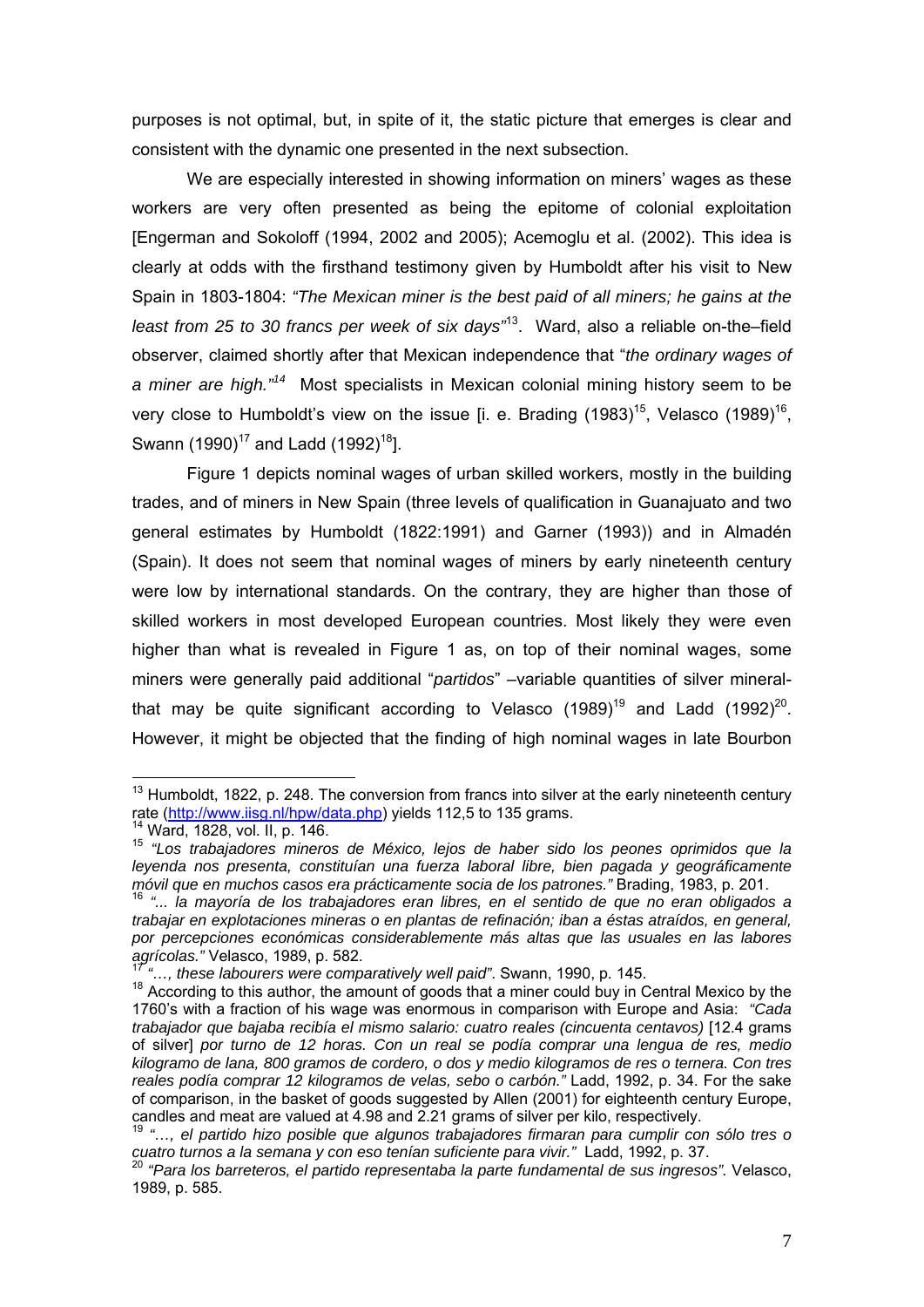Mexico was expectable as it was by far the main world producer of silver. Were they also high in terms of grain? Yes, they were too –see Figure 2. As it may be seen, grain wages of New Spain miners are lower only than those of skilled workers in the USA. Grain-purchasing power of miners' nominal wages does not seem to be negatively affected by an especially high level of grain prices. When we calculate wages in terms of a superior good as meat, differences in favour of Bourbon Mexico become enormous –see Figure 3.

 Thus, differences in meat wages are quite substantial. Access to animal proteins was much easier for New Spain miners than for skilled workers in most economically developed Europe. The high purchasing capacity of miners' wages in terms of meat in Bourbon Mexico was partially due to the comparatively low prices of beef, which in turn responds to the favorable factor endowments for extensive cattle raising in Northern regions of the colony. Prices of other superior goods might also be comparatively cheap for late colonial Mexico consumers. At least that is the case of sugar. This good, which is not included by Allen (2001) in the European basket of goods, generally cost in eighteenth century New Spain less than 5,4 grams of silver per kilo –Figure 1 in Crespo (1995)- while the secular average price is 8,2 grams of silver per kilo in London and Southern England<sup>21</sup>.

More research needs to de done in order to put the colonial Mexico miners living standards in the international map that is being drawn by recent scholarship –i. e. Van Zanden (1999), Allen (2001, 2007), Özmucur and Pamuk (2002), Allen et al. (2007). However, what seems clear after this examination of nominal and real (grain and meat) wages is that miners in late Bourbon Mexico were far from being the coerced, immobile and poorly paid labor force created by those supposedly extractive, unequal or bad colonial institutions that are so often assumed in the literature. But it is not only the Mexican case which is in need of being reconsidered in the light of historical evidence such as the one offered by Bakewell (2004) regarding Andean mining labor relations in colonial times. $^{22}$  They seem to have been less coercive and much more complex than what the *World Development Report 2006*, following the

<sup>&</sup>lt;sup>21</sup> http://www.nuff.ox.ac.uk/users/allen/studer/london.xls</u>. The average of discontinuous data on sugar prices in Massachusetts for 1753-1799 is 6,1 grams of silver per kilo. (http://gpih.ucdavis.edu/files/Massachusetts\_1630-1883.xls). 22 *"After their year in the in the town* [Potosi]*, many men, …, apparently preferred to stay on as* 

*worker in mining, refining, or something else,… Others moved out to of the town to nearby alleys, apparently as subsistence farmers or workers on chacras. The boom at Oruro after 1600*  was another lure to Indians who had learned mining and refining in Potosi after being taken *there by the mita. In fact, Oruro drew off mita men on their way to Potosi. They worked there as contracted wage laborers, since the authorities made hardly any mita allocation to Oruro. The other lesser mining centers that rose and fell in the Potosi district after 1600 were similarly mitaless, and had only the attraction of wages to secure workers –some from Potosi, some from native towns."* Bakewell, 2004, p. 240.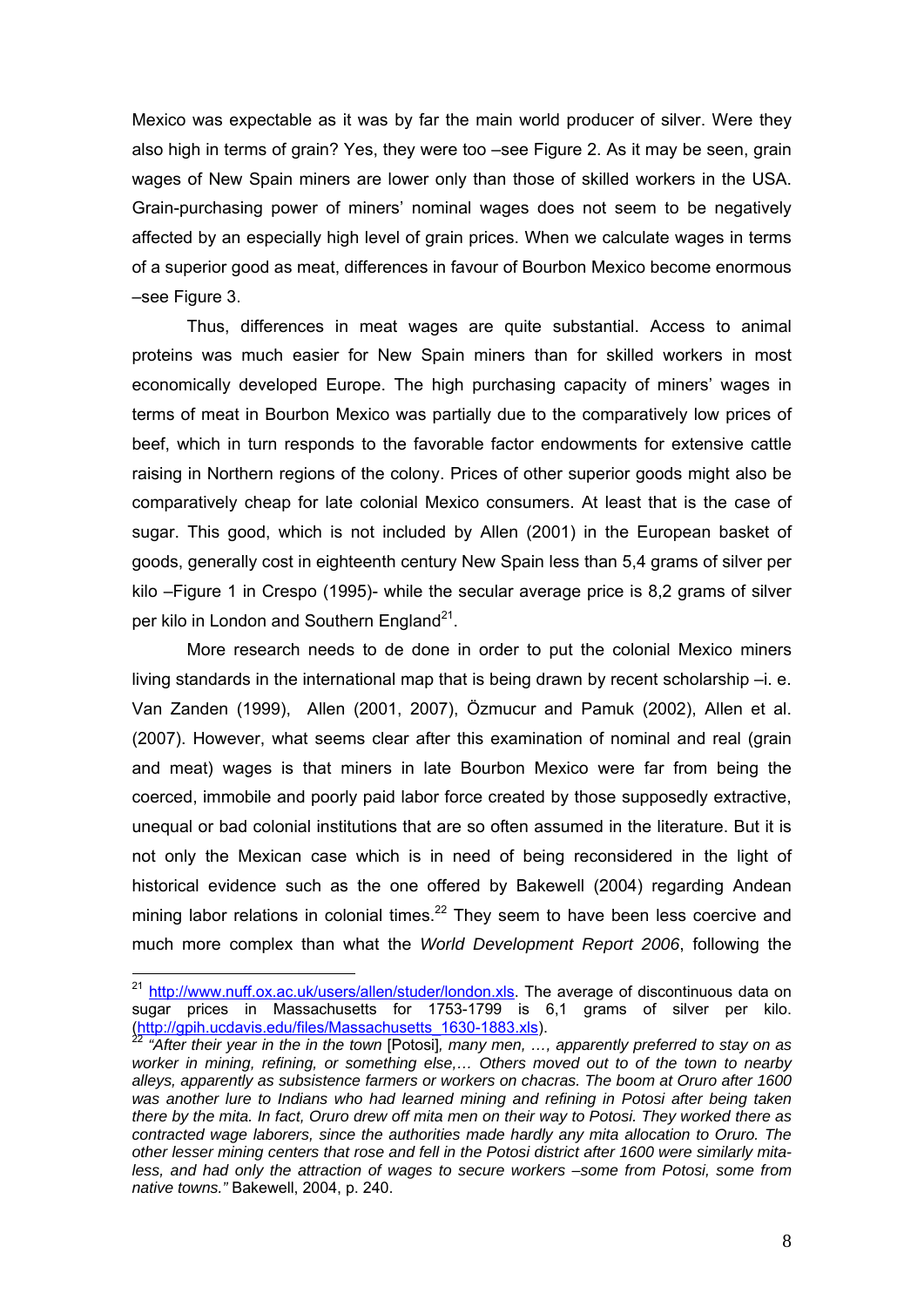mainstream assumptions, claims. $23$  In eighteenth century Potosi, most mining labor force consisted of free workers while in Lower Peru (Bolivia) mita never existed at all [Garavaglia and Marchena (2005]. Therefore, it would not be surprising to find higher than expected wages in the Andes too. The legal daily wage established by the colonial authorities for the mitayos in Potosi by early nineteenth century was 4 reales (12,12 grams of silver).  $24$ As we will soon see, this nominal wage, higher than those of most skilled workers in Europe, has also a very high purchasing power in terms of grain at least.

Following in accordance with the rationale underlying this empirical research on colonial inequality –see Introduction- we now focus our attention on unskilled workers Therefore this subsection continues with the examination of nominal and real (grain an meat) wages of unskilled workers, mostly urban in building, except otherwise mentioned, circa 1803. Figure 4 shows nominal wages of unskilled workers in a wide sample of countries, including Bolivia and Colombia.

 Neither of the Spanish colonies in America is among the parts of the world with the lowest nominal wages. Most of cases in the colonial Latin America subsample are among the central third of the range of values. In some cases, those of unskilled workers in Potosí and of construction workers in Mexico are very close or similar to the highest ones. Again, in order to check whether this relatively medium or high level of nominal wages is due to the supposed abundance of silver in colonies such as New Spain or Upper Peru, we calculate real wages in terms of ordinary (grains) and superior (meat) goods –see Figure 5 and Figure 6.

 Either in terms of grain or, especially, of meat, the level of wages in colonial Mexico and Colombia are much higher than in Europe and Asia. In fact, in some cases, they are even higher than in the USA. The comparatively big purchasing power of late colonial Latin America nominal wages in terms of meat is a somewhat surprising finding. However, at least for the Mexican case, it is indisputable after the research on meat consumption in the capital city of New Spain conducted by Quiroz (2005).<sup>25</sup> While

<sup>23</sup> *"the mita (from the quechua world mit'a, meaning "turn") became a central institution until independence,...*". World Bank, 2006, p. 111.<br><sup>24</sup> Tandeter, 1999, p. 369. This author shares the revisionist view on Andean mining institutions

by Bakewell: *"El conjunto de fuentes del siglo XVIII permite confoirmar la validez de esa* 

*aproximación al problema."* Tandeter, 1999, p. 369. 25 *"En 1791 Humboldt estimó el consumo global de carne de la ciudad* (...) *en 26 000 000 de lb y un consumo per cápita de 189 lb anuales, es decir 255 gr diarios por habitante. En la época, este autor se sorprende de sus propios cálculos y señala que en México se consumía más carne que en Paris, donde sólo se alcanzaban las 163 lb anuales (79 kg) por habitante. Este cálculo no deja de llamar la atención si se considera que Paris era la ciudad privilegiada de Francia aun antes de la Revolución, cuando el consumo medio en toda la nación sólo era de 48.5 lb, es decir 23.5 kg, cantidad que para muchos comentaristas era aun generosa."* Quiroz, 2005, p. 44.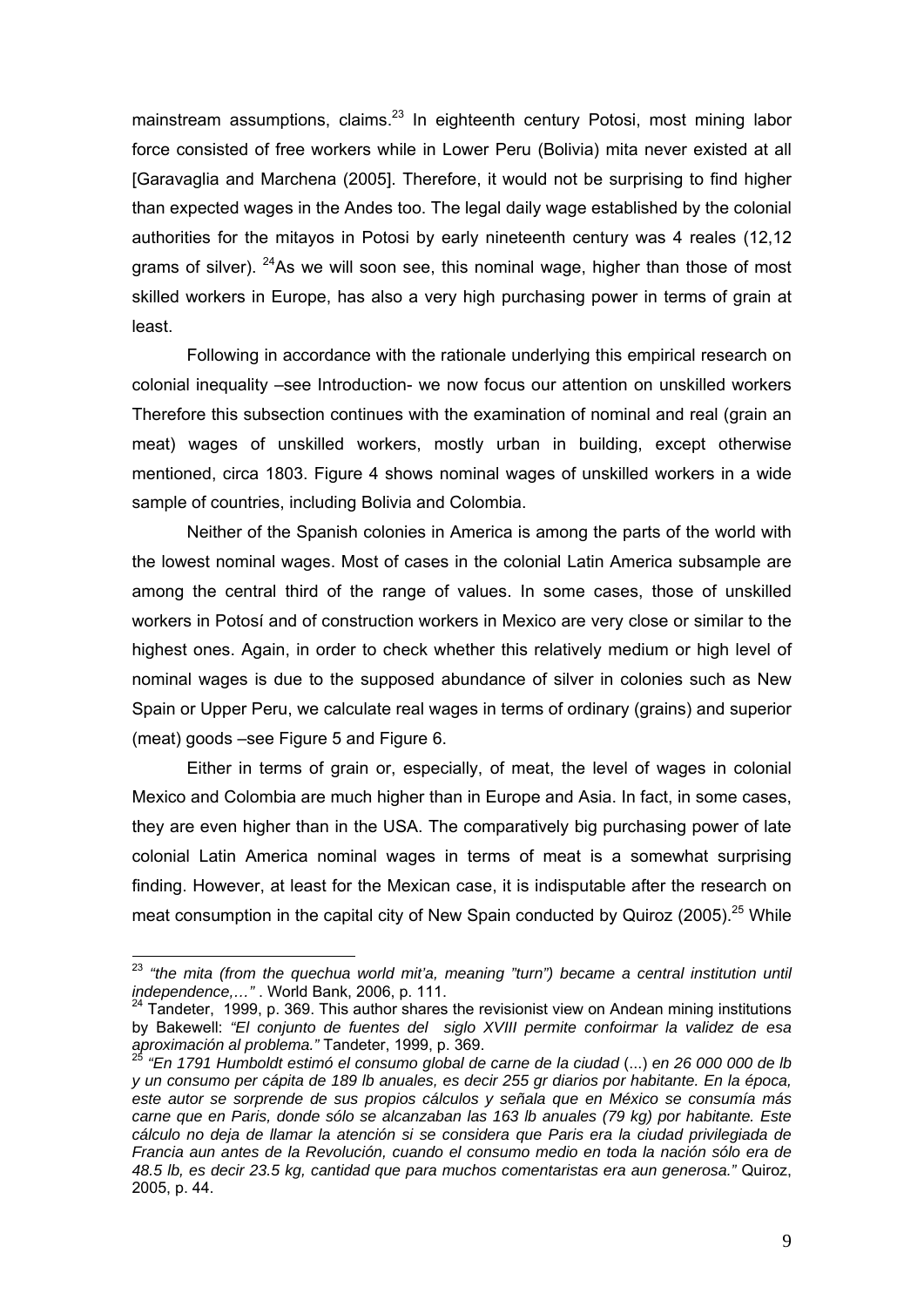in Europe, eating meat by late eighteenth and early nineteenth centuries was not frequent among the commoners, this was far from being the case in Mexico: *"se ha comprobado el arraigo entre los habitantes de la capital de comer carne en forma*  bastante más abundante de lo que se acostumbraba en ese siglo en Europa. Incluso al *grado de romper preceptos religiosos"*26. This seems to have been also the case in Guadalajara and the rest of the colony, especially in the Northern regions. The possibility of consuming meat for ordinary wages earners in Bogotá was also well above that in most developed European countries. $27$ 

Summarising the results presented so far, the conventional, pessimistic, assumptions on wages and living standards of miners and unskilled workers in late colonial Latin America do not seem to receive full empirical support. It is rather the optimistic alternative on the issue the one which is based on the available evidence.

# **2.2. Wages throughout the eighteenth and early nineteenth centuries**

Our empirical research proceeds by offering a dynamic, comparative, perspective on nominal and real (grain and meat) wages of unskilled workers which are those especially relevant regarding the rationale underlying our ad hoc version of the Williamson's inequality. We use wages in England and Milan, which may be considered, respectively, the upper and lower bounds of the range of variation in Western Europe, as terms of comparison. We assume, following Allen et al. (2007) that real wages in England were not only higher than in the rest of Europe but also than in the rest of the world (North America excluded).

 Figure 7 shows a long-term picture of unskilled building workers nominal wages in Bourbon Mexico, England and Milan. In all available cases, nominal wages in Bourbon Mexico are clearly higher than in Milan. Until the 1760's they are also higher than in England. Afterwards, as a result of the strong growing trend that starts in the 1770's, nominal wages in England finally run ahead those in late colonial Mexico. As in Milan, nominal wages in Bourbon Mexico exhibit a basically long-term stagnant evolution. Only at the very end of the colonial period they show some dynamics, which

<sup>&</sup>lt;sup>26</sup> Ibidem, p. 335.<br><sup>27</sup> In Allen et al. (2007), the European "barebone basket" around 1750 includes 5 kilos of meat and/or fish per person/year whereas the subsistence level is estimated in 3 kilos in China. In a "respectable basket" meat and/or fish would reach 25 kilos per person/year –accompanied by other sources of proteins- in Europe and 31 kilos in China. By mid eighteenth century a laborer's daily wage could buy more, and even much more, than six kilos of meat in Mexico and around five in Bogota.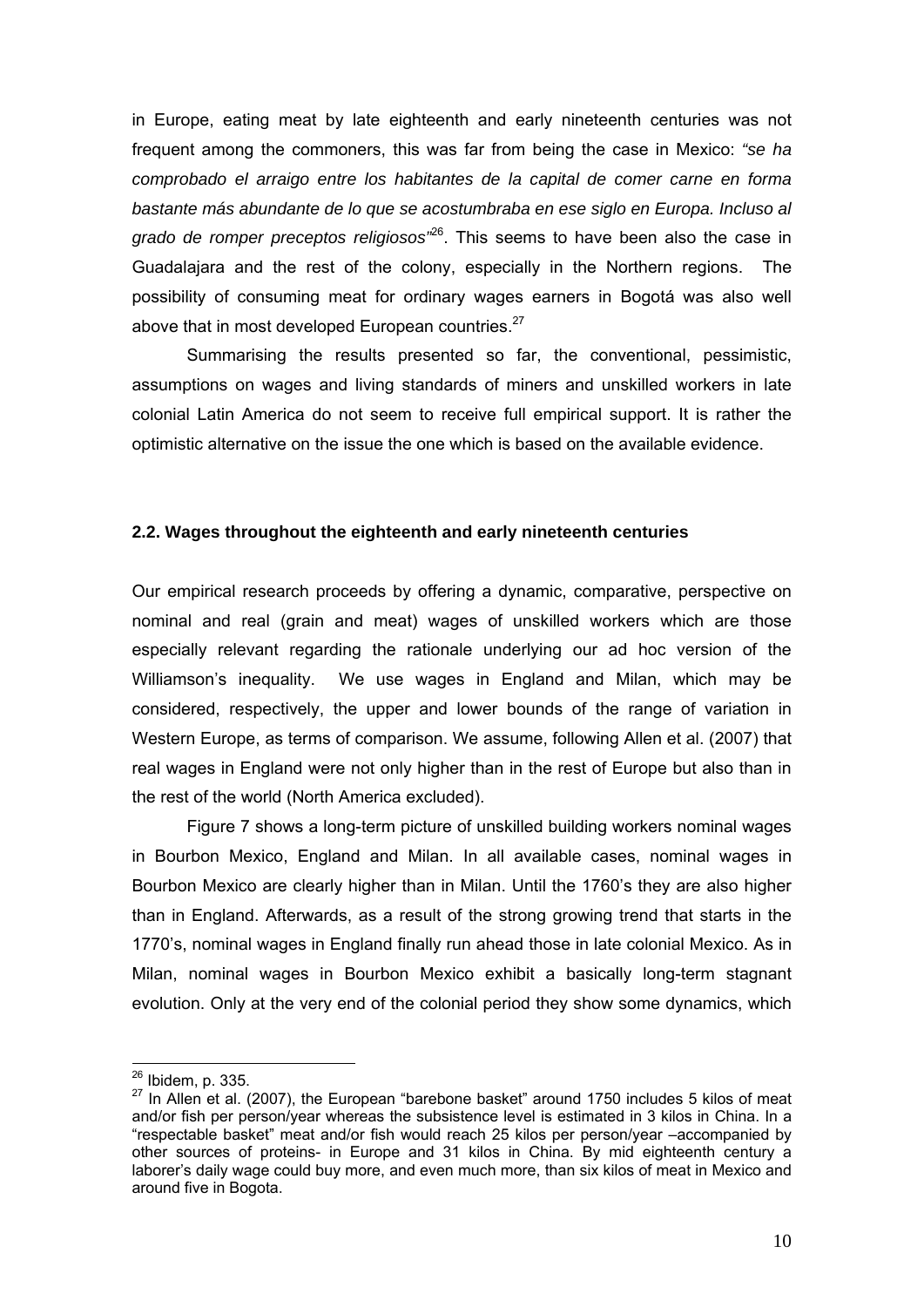might probably be related to the abnormal circumstances surrounding the turmoil caused by the upheaval (*Insurgencia*) that began in 1810.

 Nominal wages in Bogota and Potosi in eighteenth and early nineteenth centuries where not lower than in Europe –see Figure 8. In fact, nominal wages in Potosí, albeit showing a slight downwards secular trend, probably interrupted only circa the pre-independence years, were consistently higher than in England and, especially, in Milan.

 Our sample of late Latin America nominal wages in eighteenth and early nineteenth centuries is also well above those of India, China and Japan –see Allen (2007) and Allen et al. (2007). Given that differences between England and the rest of Europe were not minor, it can be properly said that only nominal wages of unskilled workers in the USA were clearly higher than in Latin America during the last decades of the Bourbon period.

 Being Potosí and New Spain important producers of silver, it might be argued that their comparative high level of nominal wages was expectable. However, this circumstance does not apply to Bogotá, or at least not to the same extent. In any case, again, as in our static analysis of the previous subsection, we try to control for any possible monetary effects on prices that might decrease the purchasing power of nominal wages in colonial Latin America through deflating them with grain and meat prices.

 Grain wages in New Spain were substantially higher than in Milan during the whole period considered –see Figure 9. Generally, except during some especially intense agricultural crisis -í. e. 1785-1786 and after 1810-, they also exceed to those in England –see Figure 9. Relative grain wages are shown in Figure 10. Bourbon Mexico grain wages relative to England grew during the second third of the eighteenth century and fell afterwards. In the early 1810's they were close to their historical minimum level of the 1730's. The evolution of New Spain's grain wages relative to Milan is not very different and was also influenced at the beginning of the nineteenth century by the circumstances surrounding 1810.

 Meat wages reached a peak in New Spain in the 1760's and 1770's –see Figure 11. By then, the difference with England or Milan was simply amazing. It was substantially reduced afterwards, particularly from 1808 on. In any case, in spite of the reduction associated with the agrarian crisis in immediate pre and post 1810 years, relative meat wages were at its worst in New Spain almost twice and four times higher than in England and Milan, respectively –see Figure 12.

Bourbon Mexico was not the only challenging case for those who assume low wages as a result of extractive, unequal or bad colonial institutions. Grain and meat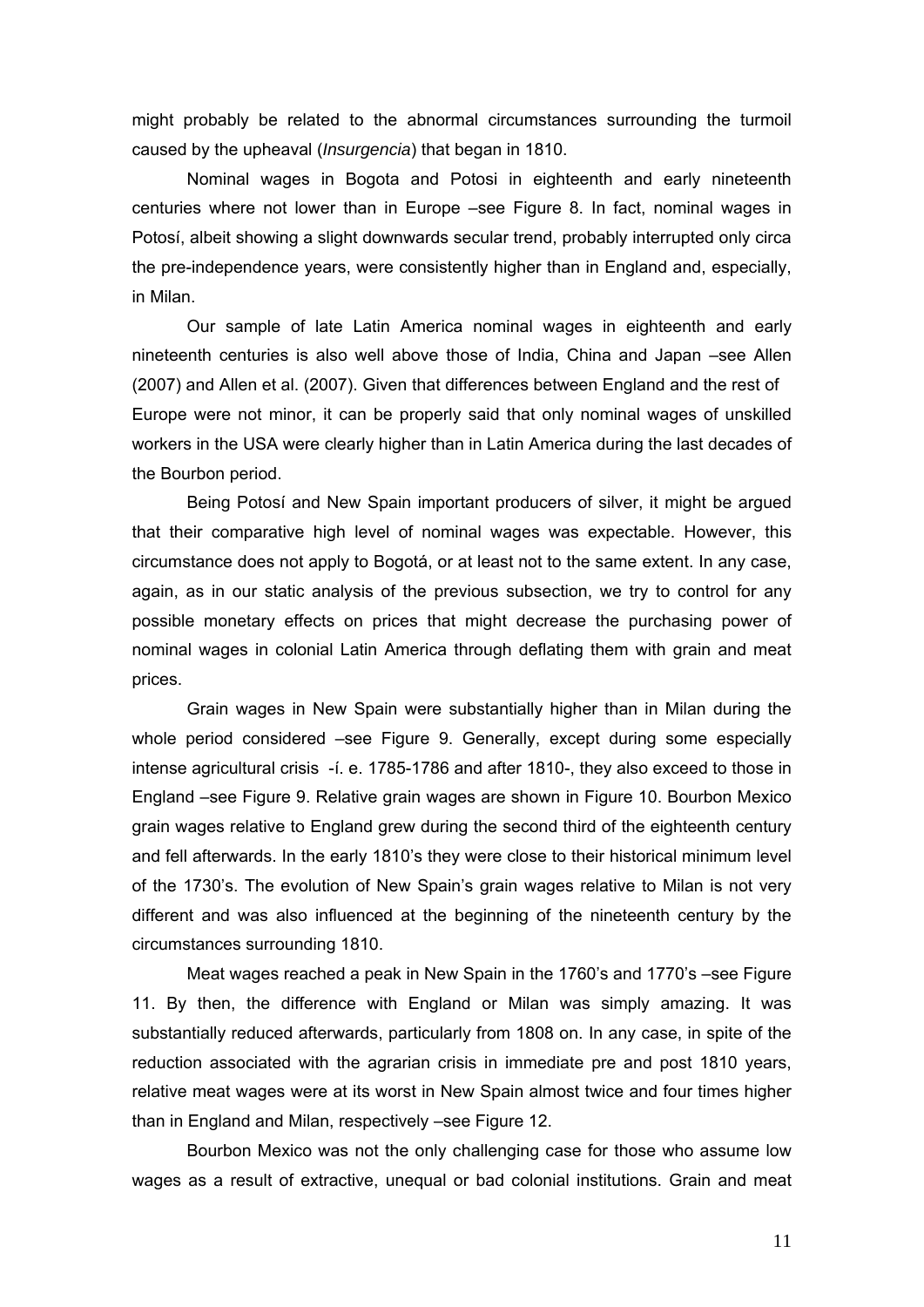wages in Bogota were also much higher than in England and Milan –see Figure 13. However, meat wages relative to England and Milan were significantly lower in the second half of the period under consideration. Grain wages relative to England basically fluctuate around the very long-term average with no signs of deterioration while grain wages relative to Milan show a clear growing trend since the 1760's on see Figure 14.

 In Potosí, to many the epitome of colonial exploitation in America, grain wages, were not generally lower than in England and Milan either –see Figure 15. Grain wages relative to England and Milan show a rather growing trend during the second half of the eighteenth century –see Figure 16.

 It is our contention that the dynamic comparison of wages presented in this subsection also gives room for optimism rather than pessimism regarding the level and the evolution of nominal and real (grain and meat) wages in late colonial Latin America when compared the rest of the world (North America excepted). Certainly, real wages in Bourbon Mexico and Colombia share the same falling trend that is observed –albeit with variable intensity- practically all known cases within the Northern Hemisphere (North America included –i. e. Adams (1986) for Maryland) during late eighteenth and early nineteenth century. However, this fact reinforces the "hypothesis of normality" that we defend in our approach to the study of colonial Latin America economic conditions. Since these conditions were powerfully influenced by the relative abundance of land and other natural resources and the relative scarcity of labour, it should not come as a surprise to find that colonial Latin America's economy –or at least significant parts of itdoes not seem to have been based on low wages. By implication, if wages were not so low, it is very likely that institutions behind the labour market were not as extractive, unequal or bad as usually claimed either.

## **4. Heights in Bourbon Mexico and Venezuela**

In this section we present information on heights in Bourbon Mexico and Venezuela. This information is totally new since it comes from a source that had not been exploited yet. We use it as an additional approach to the study of inequality in late colonial Latin America. In the scheme of this research, the comparative study of statures plays a double role: it is interesting in itself and serves as a relevant check of our findings on wages.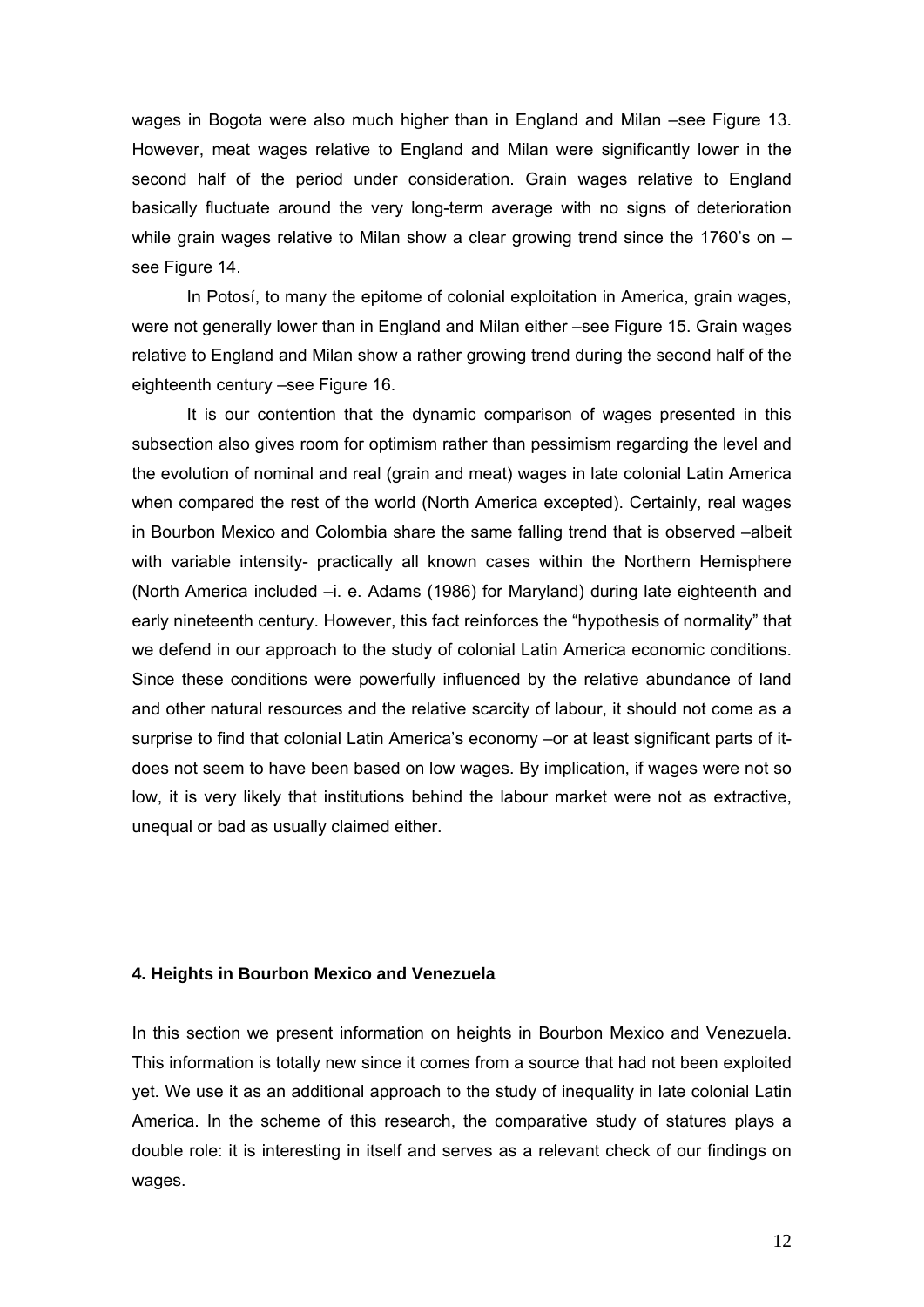The rationale behind using heights in our analysis empirical driven is that they are very sensitive to inequality. This sensitivity has often been claimed by an abundant anthropometric literature [i. e. Komlos (1985), Floud et al., (1990), Nicholas and Steckel (1991), Steckel (1995)]. An inverse relationship between economic inequality and average height has been pointed out by Steckel (1983). Besides, heights complement the information on welfare and living standard offered by more conventional economic indicators, such as GDP per capita –particularly in the pre-statistical era-, real wages, etc. [Steckel (2008)].

Our reasoning here is similar to the above-mentioned one regarding real wages of unskilled workers: ceteris paribus, for a certain level of GDP per capita, the higher the average height in a given country, the more equality might be presumed. In other words, finding comparable heights in late colonial Latin America to those in allegedly more developed countries would cast serious doubt on the plausibility of mainstream assumptions on early modern inequality in the region. And, if our sample is representative –nothing suggests the opposite-, what we have found is that heights in late colonial Latin America are comparable to those in Europe in spite of its lower GDP per capita. These results are consistent with those obtained through the examination of wages in which they do not confirm the widespread idea of an especially unequal colonial society in Latin America.

 As a result of the growing popularity of Anthropometrics after some decades of existence, Latin America started to appear in a picture in which numerous social groups, countries and periods were already present [Komlos and Baten (2004), Steckel (2009)]. Studies on heights in Argentina, Colombia, Mexico and Puerto Rico during the nineteenth and twentieth centuries are available $^{28}$ . However, anthropometric research on colonial Latin America is scarce. To the best of our knowledge, only Challú (2009), for Central Bourbon Mexico, and Salvatore (1998), for the late Viceroyalty of the Rio de la Plata and early independent Argentina, have dealt so far with heights in the colonial period. Thus, it is necessary to widen the time and space dimensions of the colonial Latin American sample of heights (is necessary) to fill the gap in information with other parts of the world. We try to contribute to that goal by offering new data on Bourbon Mexico and Venezuela. Working with Spanish military sources –*filiaciones* and other documents of the conscripts to the colonial militias, we have been able to build a data base of almost 6000 observations -see Appendix  $2^{29}$ . Data include generations born

 $^{28}$  See Martínez Carrión (2009) for a recent review of the literature on historical Anthropometrics in Spain, Portugal and Latin America.

 $29$  Representativeness of the data base is greater than in the case of a professional army since militias were formed though universal adult male conscription of which only those suffering from serious physical handicaps or below the minimum height requirement, public servants and high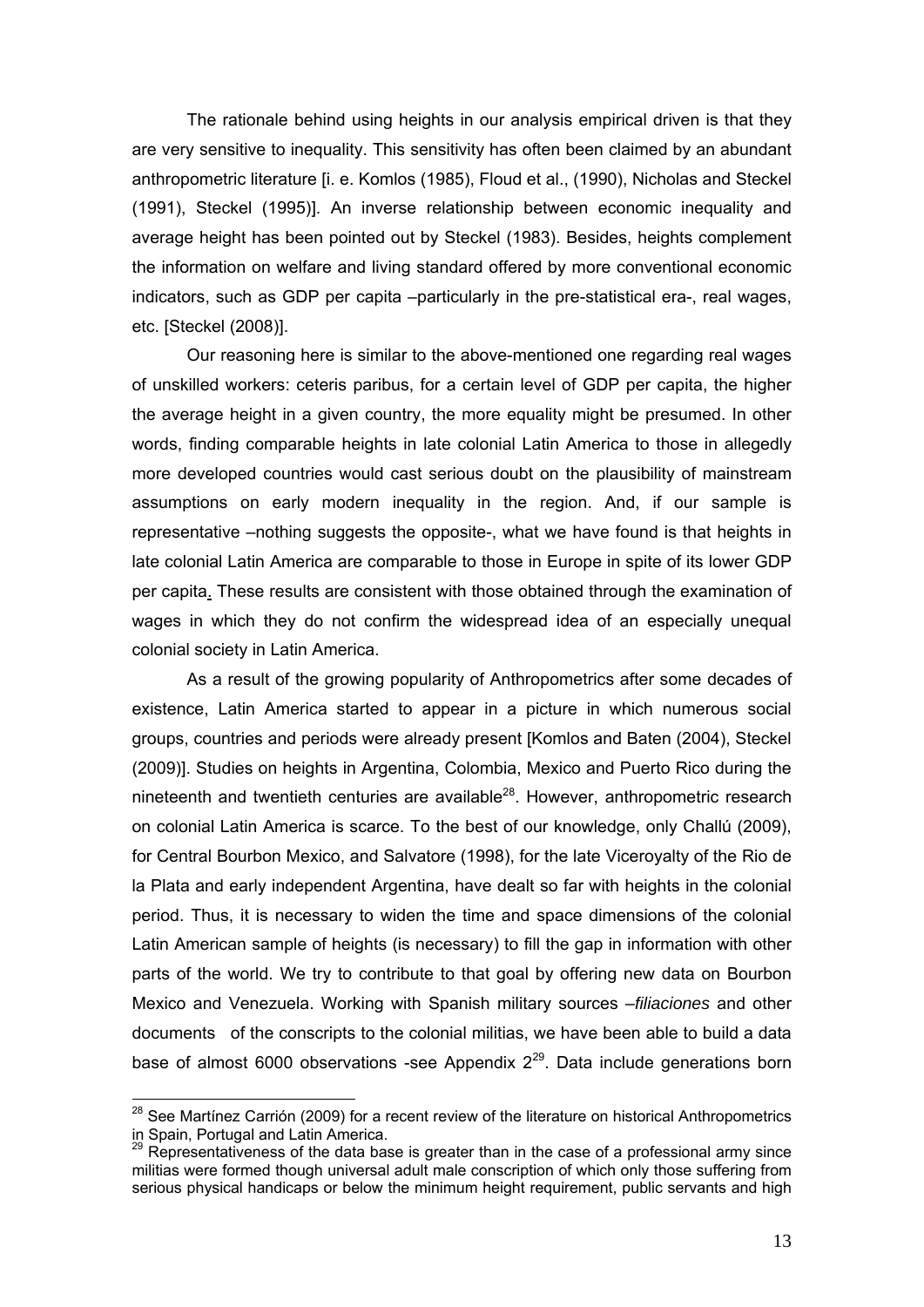from the 1730's to the 1780's in Northern and Southern regions of the Viceroyalty of New Spain (modern day Mexico and the South-western USA) and in Maracaibo (nowadays Venezuela) –see Table 1.

 Results in Table 2 for Northern Mexico whites –the category white is probably more socio-economic and cultural than racial- do not show a decrease in average heights over the period under consideration. That is not case for Southern Mexico whites, whose average heights experience some fall, as it happens with those of Central Mexico that Challú (2009) observes, in particular from the 1790's to the 1830's. However, the trend of those of Southern *pardos* (mulattos and mestizos) is somewhat upwards –see Table 3. Neither decreases the average height of whites and *pardos*  from Maracaibo.

In Figure 17 an international comparison of heights is shown. $30$  Heights of militiamen, most of them working in mining and cattle raising, from the scarcely populated Northern New Spain regions were similar to those of contemporary Europeans. It implies that they probably were taller than many Eastern Asians. Whites from Maracaibo are even rather tall by Western standards of the period. In Central Mexico, according either to Challú (2009) or to our less significant results, heights would be in the lower range of the available international sample. On the contrary, whites from Southern New Spain were clearly the shortest in Figure 17. However, their average height is not unknown in some European regions, especially by late eighteenth century Europe. Besides, it is doubtful that the sample of whites and *pardos* is genetically homogeneous to that of Northern New Spain. An additional reason why results for Southern New Spain might be downward biased is that heights of the militiamen are closer to the European standards in the only case in which original data do not present a serious problem of heaping on the minimum height requirement (the *Batallón de Infantería de Castilla*, formed by whites from Yucatán). This possible bias is reinforced by the fact that officers' heights were never recorded while only seldom those of the sub-officers. Finally, most skilled workers were excluded from conscription. Thus, our estimate might be rather considered the lower bound of Southern New Spain heights. In any case, a North-East stature gradient has also been found in Pre-Hispanic Mesoamerica [Márquez et al. (2005)] and in Mexico from late nineteenth to mid twentieth centuries [López-Alonso and Porras (2007)].

 An additional measure of inequality is the racial gap: the difference in heights between whites and *pardos* –see Table 3. As it may be seen, some racial gap existed,

skilled professionals were excepted. See Marchena (1992, a and b) for an study on the origins, evolution and composition of these militias.

<sup>30</sup> *Pardos* have not been included in order to make a comparison as homogeneous as possible that avoids possible bias due to genetic differences.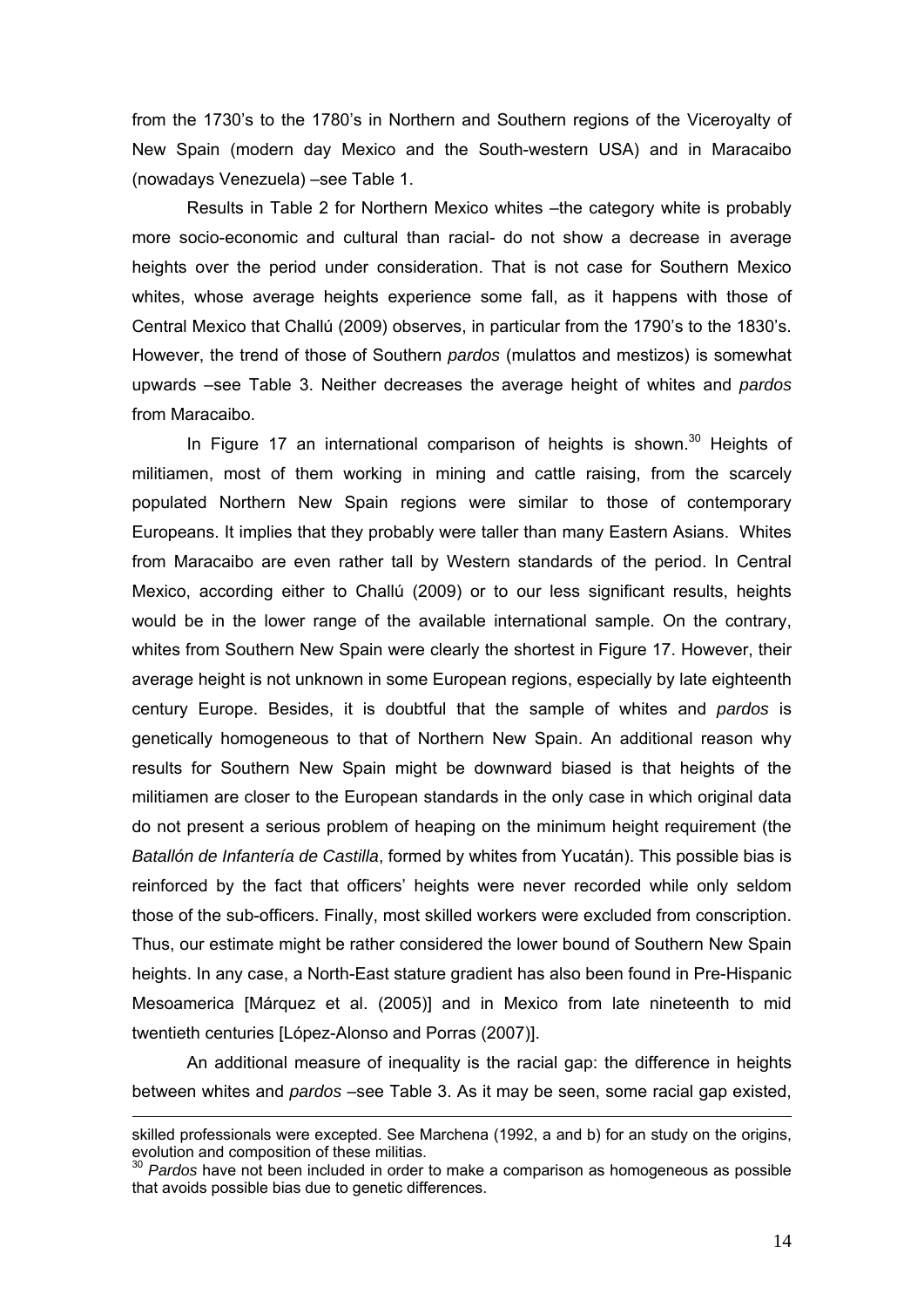albeit it tended to decrease in either Southern Mexico or Maracaibo for the cohorts born from the 1730'ss to the 1780's. Moreover, the gap we find is significantly smaller than the one observed between different social classes in some European countries.

 To summarize, improvable as they are, data on average heights of colonial Mexicans and Venezuelans are basically similar to those of Europeans, while the racial gap is comparatively small and decreasing, which may be interpreted as evidence against the idea of an especially unequal late colonial Latin America. On the contrary, our results support the hypothesis of normality.

If average heights are a good proxy for welfare and equality, a speculative inference drawn from the limited evidence available on pre-colonial Mesoamerica bioarchaeological indicators [Márquez et al. (2005)] might likely make sense. According to Marquez et al. (2005), two generalizations have been produced by previous research on statures in Pre-Hispanic Mesoamerica: *"first, the existence of a northeast to southwest gradient in average stature, …; and second a trend toward diminishing height over time."<sup>31</sup>* Leaving aside the Mayan Area, whose geography in Márquez et al. (2005) is much wider than in our Southern New Spain sample (modern day states of Campeche and Yucatán), the centuries-long trend toward diminishing heights seem to have been interrupted sometime during the colonial period: eighteenth century inhabitants of Central Mexico were taller than in most of the Pre-Hispanic history of Mesoamerica. Whether this hypothesis will prove correct is to be seen. If it were confirmed, explanations will need to be found. Neither a higher productivity of the colonial economy nor a lesser inequality in the post-1521 society should be overlooked. As to the first point, we agree with Coatsworth (2008) in that the introduction of new crops and, especially, new animals, facilitated by the demographic catastrophe of aboriginal population, brought about substantial gains in the productivity of the domestic-use agricultural sector in Mesoamerica during the first century of the Spanish rule. Those gains might well have been more long-lasting than claimed by Coatsworth (2008), especially in Northern Mexico. And they probably were even bigger than assumed if the symptoms of crisis in the economy of the late Mexica Empire (overpopulation, famines, extra-mortality, etc.) which are mentioned by Knight (2002) and Semo (2006) are taking into account. On the one hand, living conditions in Postclassic Central Mesoamerica were harsh even if only "*because the Basin of Mexico is*  not an easy environment to live in with the pre-Hispanic technology.<sup>332</sup> Additionally. income distribution patterns within the Mexica Empire do not seem to justify Williamson's (2008) assertion that the "*less rapacious indigenous elite"* was replaced

<sup>&</sup>lt;sup>31</sup> Márquez et al., 2005, p. 320.<br><sup>32</sup> Ibidem, p. 336.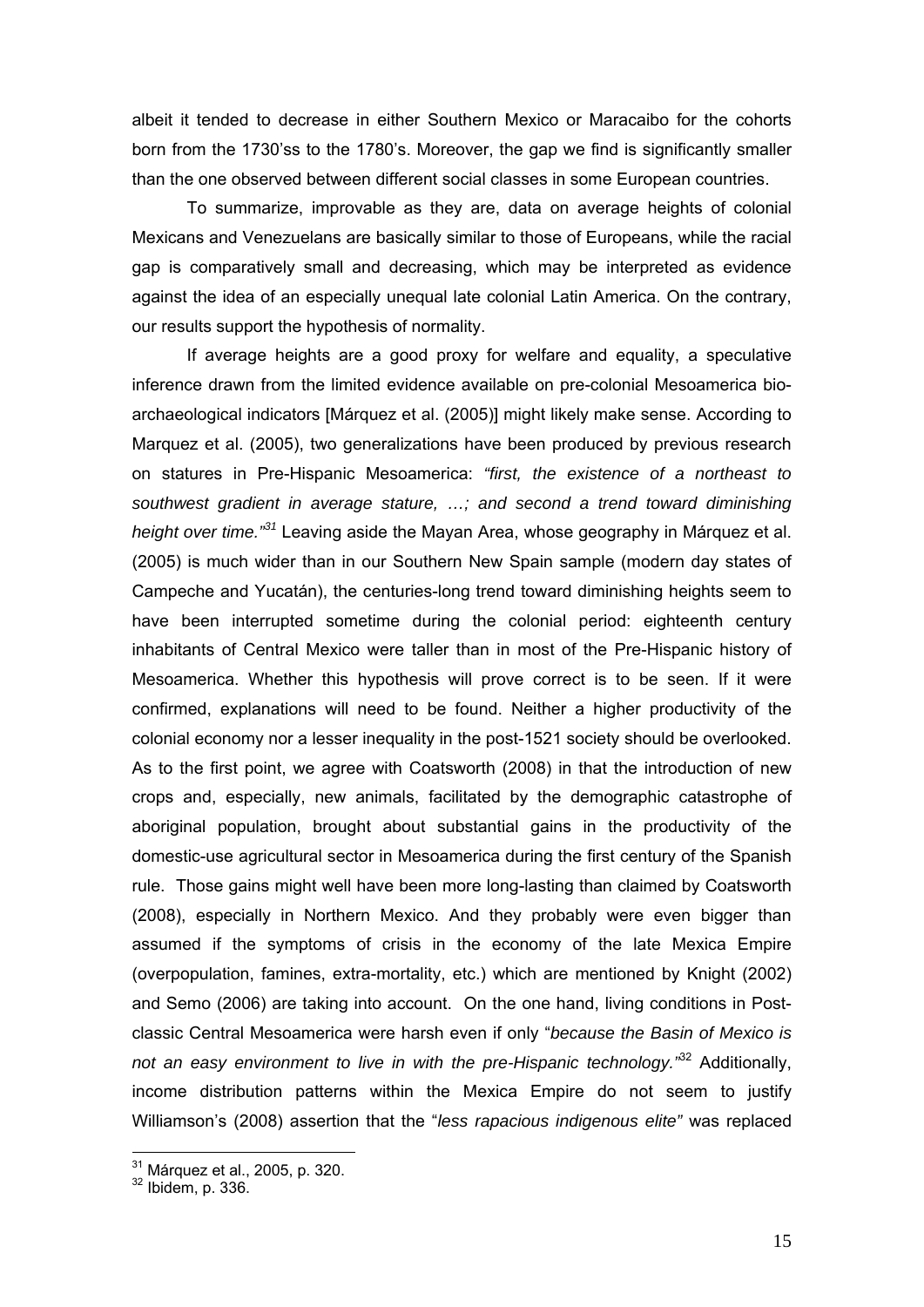with a "*more rapacious European elite*"<sup>33</sup>. Some qualitative evidence suggests that this was not necessarily the case. According to Knight (2002), by early sixteenth century:

*"population growth, stimulated by 'explosive' immigration created severe pressures and sporadic famines, during which 'members of the lower classes suffered horribly and died in great numbers', most recently in 1504-6.* (…) *These pressures were aggravated, not alleviated, by the skewed distribution of goods which underlie the imperial political economy. Anáhuac fed off resentful provinces; the elite of Anáhuac were gorged on tribute; the poor periodically starved."*<sup>34</sup>

Steckel's (2005) view on health and nutrition in Pre-Columbian America is rather pessimistic and may help to see the colonial period under a new, more evidence-based, light<sup>35</sup>. Of particular relevance for our speculative argument here is that:

*"…, high rates of degenerative joint disease in the cities points to work effort, which drains net nutrition, as a significant culprit. The monumental architecture and the rituals associated with it in pre-Columbian cities of Mexico and the Yucatan region were emblems of a highly stratified society. Monuments were built by masses of labourers with simple tools, without the help of draft animals. Inequality in access to food and housing likely compounded the biological stress created by hard work."36*

In our interpretation, data, scarce as they are, and inferences from the anthropometric approach to human material wellbeing in Latin America from a very long-term perspective do not seem to support either most of the usual perceptions on the effects of colonialism. In particular, the notions of a "reversal of fortune" after 1500 and of an increase in the concentration of assets and income that made of colonial Latin America a unique case from which nowadays extreme inequality in the region directly derives are in need of reconsideration.

<sup>&</sup>lt;sup>33</sup> Williamson, 2008, p. 20.

<sup>33</sup> Williamson, 2008, p. 20. 34 Knight, 2002, p. 189. 35 *"This article and other work in anthropometric history suggest that the poor nutrition of many native populations, including those rapidly conquered, has been overlooked."* Steckel, 2005, p. 29.

 $36$  Ibidem, p. 28.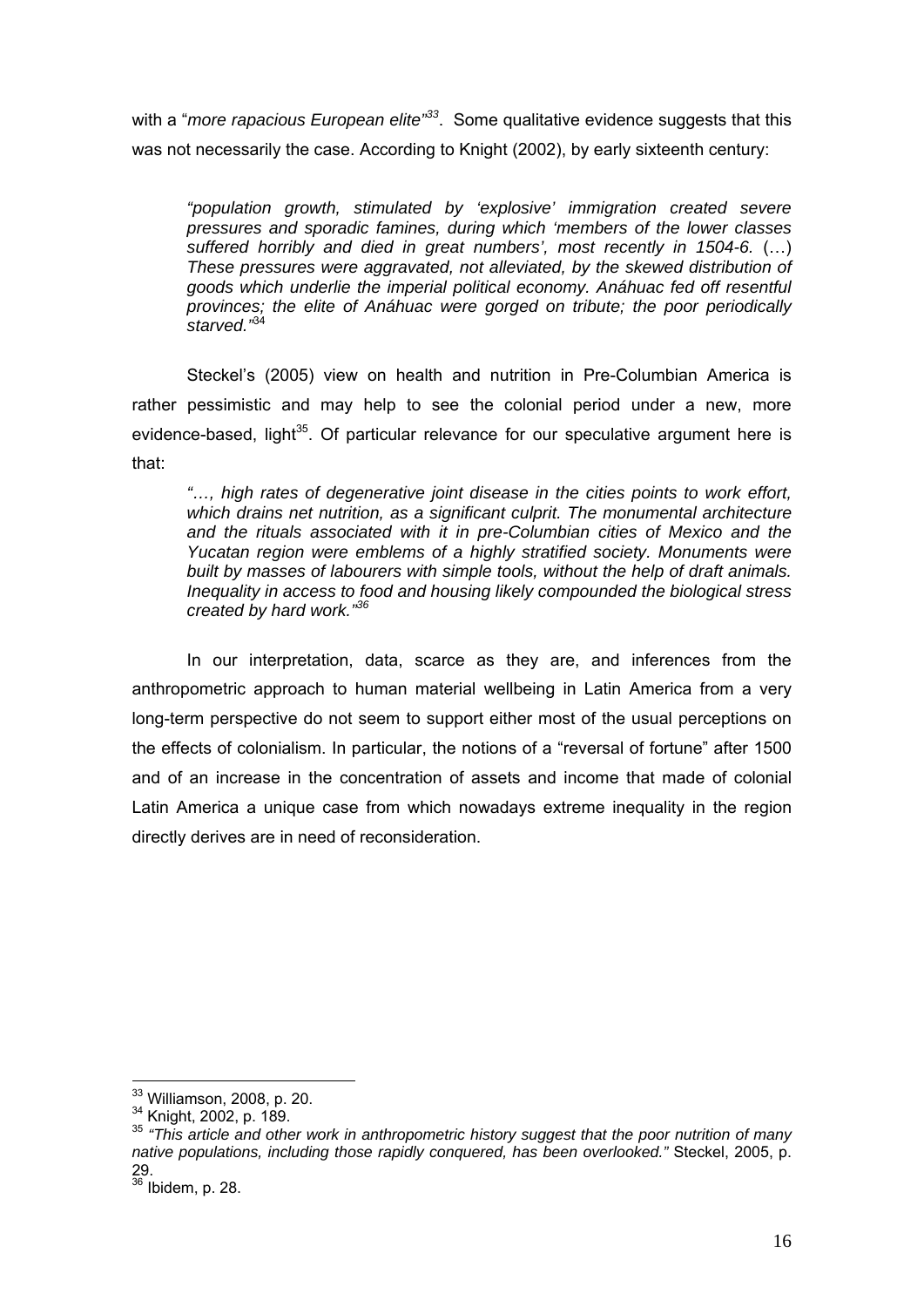## **5. Wages, heights and GDP per capita.**

In this section we present indexes of inequality using grain wages –an attempt to adapt the Williamson's index of inequality to the available data in this research- and heights. Figure 18 shows the ratio of GDP per capita in 1820 estimated by Maddison to grains wages for several countries in America, Asia and Europe. As it may been**,** Latin American countries at the end of the colonial period are characterized by having very low indexes in terms of this ad hoc version of the Williamson's inequality that we built. Certainly, using a less crude way of calculating real wages would offer somewhat different results. Problems with data used may also be altering the ratio corresponding to some countries. However, it is unlikely that the Spanish colonies in America change from low levels of Williamson's inequality to high or very high levels. Besides, if instead of using grain prices as deflator for real wages we use meat prices the ratio of GDP per capita to real wages for Bolivia, Colombia and Mexico would be higher and by construction the Williamson's inequality would decrease. In any case, whatever the change, if reasonable, in the inputs used for calculation of this measure of inequality, a very different picture to that shown in Figure 18 seems rather implausible. Therefore, our conclusion that late colonial Latin America does not stand at the top of the Williamson's inequality ranking holds.

 A slightly different approach to the empirical assessment of inequality under the serious limitations of reliable data that characterized early modern societies is shown in Figure 19, where grain wages are plotted against GDP per capita. As it was expectable, Bolivia, Colombia and Mexico appear in the relatively less unequal region of Figure 19, in which, by the way, only two European countries are located. Colombia and the USA turn to be clear outliers within the comparatively more egalitarian region of the scattered graph.

Results shown in Figure 18 and Figure 19 deserve some additional comments. On the one hand, differences between countries in our ad hoc version of Williamson's are enormous –i. e. roughly a factor of eight between Italy, Austria and Japan and Bolivia, the USA and Colombia. Are they due to similar real differences in any meaningful meaning of economic inequality or to other circumstances? The high variability in the GDP per capita to grain wages ratio deserves closer scrutiny that probably would permit to properly answer the above question. On the other hand, it is also striking that small differences in Maddison's GDP per capita estimates coexist with big differences in nominal (grams of silver) and grain wages -i. e. Bolivia versus Japan. Again, this counterintuitive result is worth to be explored as well.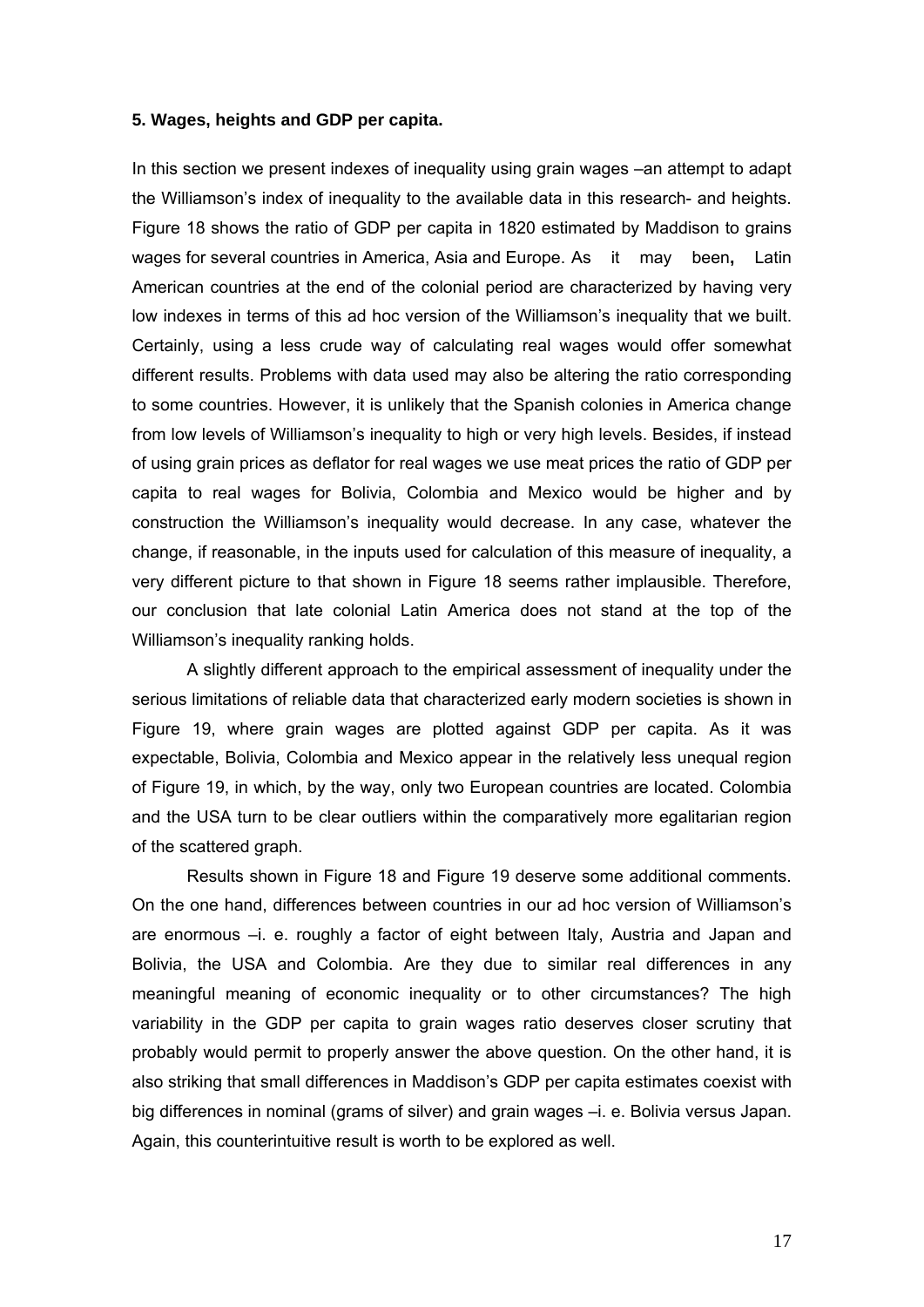As to the results in terms our ad hoc version of Williamson's inequality regarding colonial Latin America, we considerer them valuable evidence in favor of what we term the "hypothesis of normality". However, albeit three Spanish colonies share low relative inequality, differences between them are substantial too  $-i$ . e. Colombia versus Mexico.

This work in progress also explores the potential of an additional and complementary approach to the study of economic inequality when direct indicators of income distribution are arguably reliable or non-existent at all, as it is more often than not the case in early modern societies. As mentioned before, the anthropometric literature has been producing substantial arguments and evidence supporting the notion that heights are very sensitive to inequality. Drawing on a number of contributions, we present a first exploration of a methodology that, to the best of our knowledge, has not been used before empirically. This methodological novelty simply consists in calculating GDP per capita to heights ratios, which may be as an alternative index of inequality. The rationale under this tentative suggestion is very intuitive: given a certain level of GDP per capita, higher heights would be associated with less inequality. This hypothetical relationship between GDP per capita to heights ratio is consistent with contemporary evidence available for some developed countries [Bilger (2004)]. In Figure 20, the ratio of GDP per capita in 1700 and 1820 to heights of those born in 1750-1760 is shown.

The ratios are, both in 1700 and 1820 for Northern and Southern Mexico and, particularly, for Venezuela, significantly lower than those for Europe. By 1700, the USA are among the "American group": relatively tall people for their GDP per capita. Not so in 1820, when the USA ratio is one of the highest while the ones for Mexico and, especially, for Venezuela stay at the lower part of the ranking. If this index of inequality that we are suggesting makes sense, the conclusion is clear: those Spanish colonies for which we have found original sources for heights are not among the most unequal societies in eighteenth and early nineteenth centuries, rather the opposite is true.

 When our sample of heights for mid eighteenth century is plotted against Maddison's estimates of GDP per capita for 1700 and 1820, an interesting picture emerges –see figures 21 and 22. In 1700 USA and Venezuela are clear outliers. By 1820 only Venezuela remains as such. Northern and Southern Mexico never appear too far from the regression line. In our interpretation, these results would indicate that neither Bourbon Mexico nor, especially, Bourbon Venezuela were more unequal societies than Europe according to this plausible measure of inequality.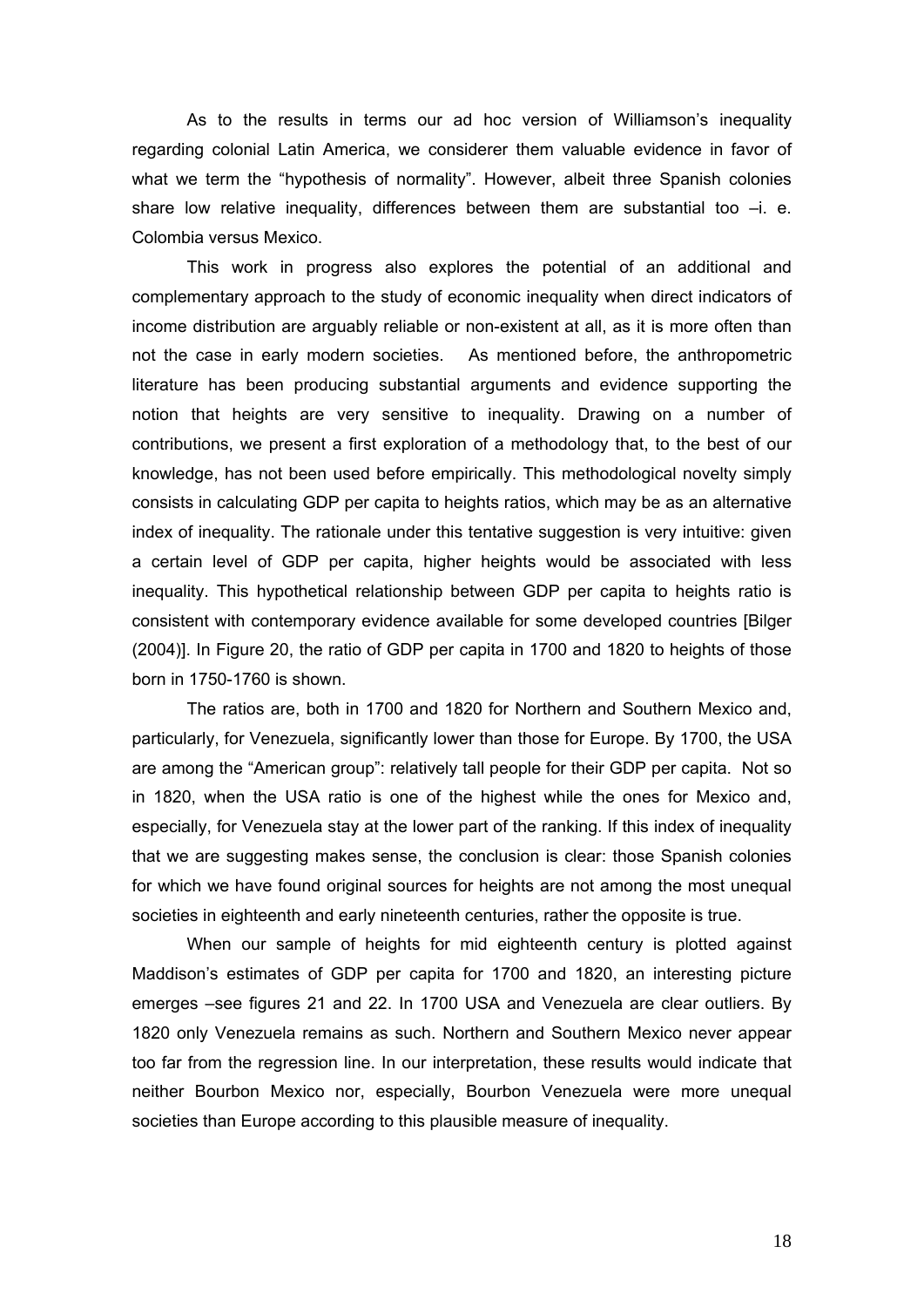# **5. Final remarks**

1) More empirical research is needed to widen the –so far too small- quantitative information on which most claims on colonial Latin America economic conditions are commonly based. The gap between strong assumptions and weak –or inexistent at allempirical evidence should urgently be closed if the economics of Spanish colonialism in America and its consequences on post-colonial economic development are to be properly assessed. The importance of the issue goes beyond academic debates.

2) In our interpretation, judging from an international comparative perspective, the limited available evidence does not support the idea that colonial Latin America was an especially unequal society.

3) Those views on colonial Latin America and its economic long-term legacy based on assumptions about extractive, unequal or bad institutions appeared shortly after 1500 should offer more convincing empirical evidence.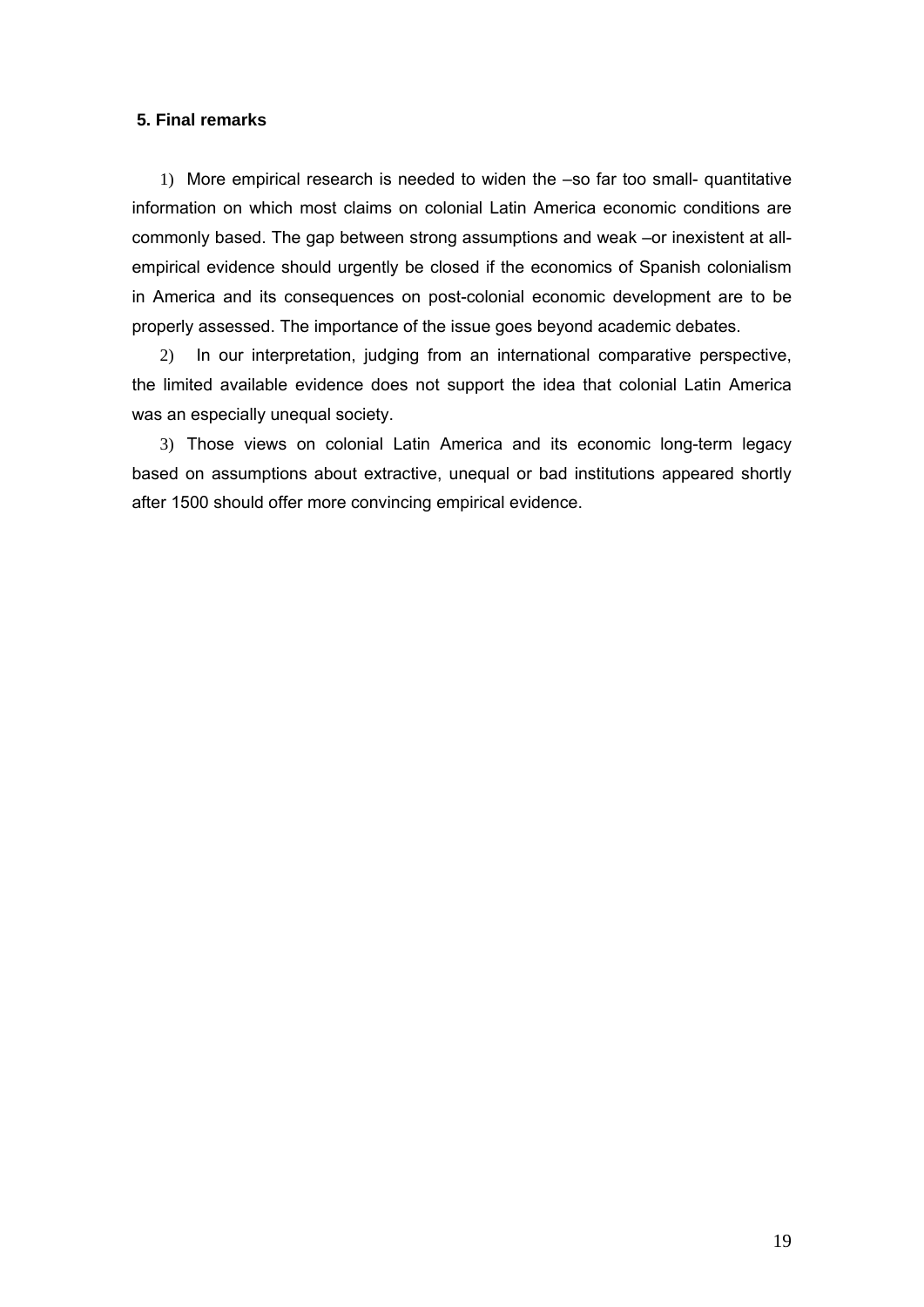# **REFERENCES**

ACEMOGLU, D., JOHNSON, S. y ROBINSON, J. (2002), "Reversal of Fortune: Geography and Institutions in the Making of the Modern World Income Distribution", *Quarterly Journal of Economics*, 117, pp. 1231-1294.

ADAMS, D. R. (1986), "Prices and Wages in Maryland, 1750-1850", *The Journal of Economic History*, v. 46, n. 3, pp. 625-645.

ALLEN, R. C. (2001), "The Great Divergence inn European Wages and Prices from the Middle Ages to the First World War", *Explorations in Economic History*, 38, pp. 411- 447.

-- (2007), "India in the Great Divergence", HATTON, O'ROURKE and TAYLOR (eds.), *The New Comparative Economic History*, MIT Press, Cambridge, pp. 9-32.

ALLEN, R. C., BASSINO, J. P. , DEBIN M., MOLL-MURATA, C. and VAN ZANDEN, J. L. (2007), "Wages, Prices, and Living Standards in China, 1738-1925: in comparison with Europe, Japan, and India", Oxford University, Department of Economics, Discussion paper series, n. 316.

ANGELES, L. (2007), "Income inequality and colonialism", *European Economic Review*, 51, pp. 1155-1176.

BAKER, M. J., BRUNNSCHWEILER, C. N. and BULTE, E. H. (2008), "Did History Breed Inequality? Endowments and Modern Income Distribution", Working Paper 08/86, CER-ETH, Zurich.

BAKEWELL, p. (2004), *A History of Latin America*, Blackwell, Malden, Mass,, etc.

BÉRTOLA, L. (2005), "A 50 años de la Curva de Kuznets: Crecimiento y distribución del ingreso en Uruguay y otras economías de nuevo asentamiento desde 1870", *Investigaciones en Historia Económica*, 3, pp. 135-176.

BÉRTOLA, L., CASTELNOVO, C., RODRÍGUEZ, J. and WILLEBALD, H. (2008), "Income distribution in the Latin American Southern Cone during the first globalization boom, ca: 1870-1920", WP 08-05, Working Papers in Economic History, Universidad Carlos III de Madrid.

BÉRTOLA, L. and WILLIAMSON, J. (2006), "Globalization in Latin America before 1940", BULMER-THOMAS, COATSWORTH and CORTÉS CONDE (eds.), *The Cambridge Economic History of Latin America*, v. II, pp. 11-56.

**The Height Gap** 

**Why Europeans are getting taller and taller-and Americans aren't.** 

**by Burkhard Bilger** 

The New Yorker, April 5, 2004.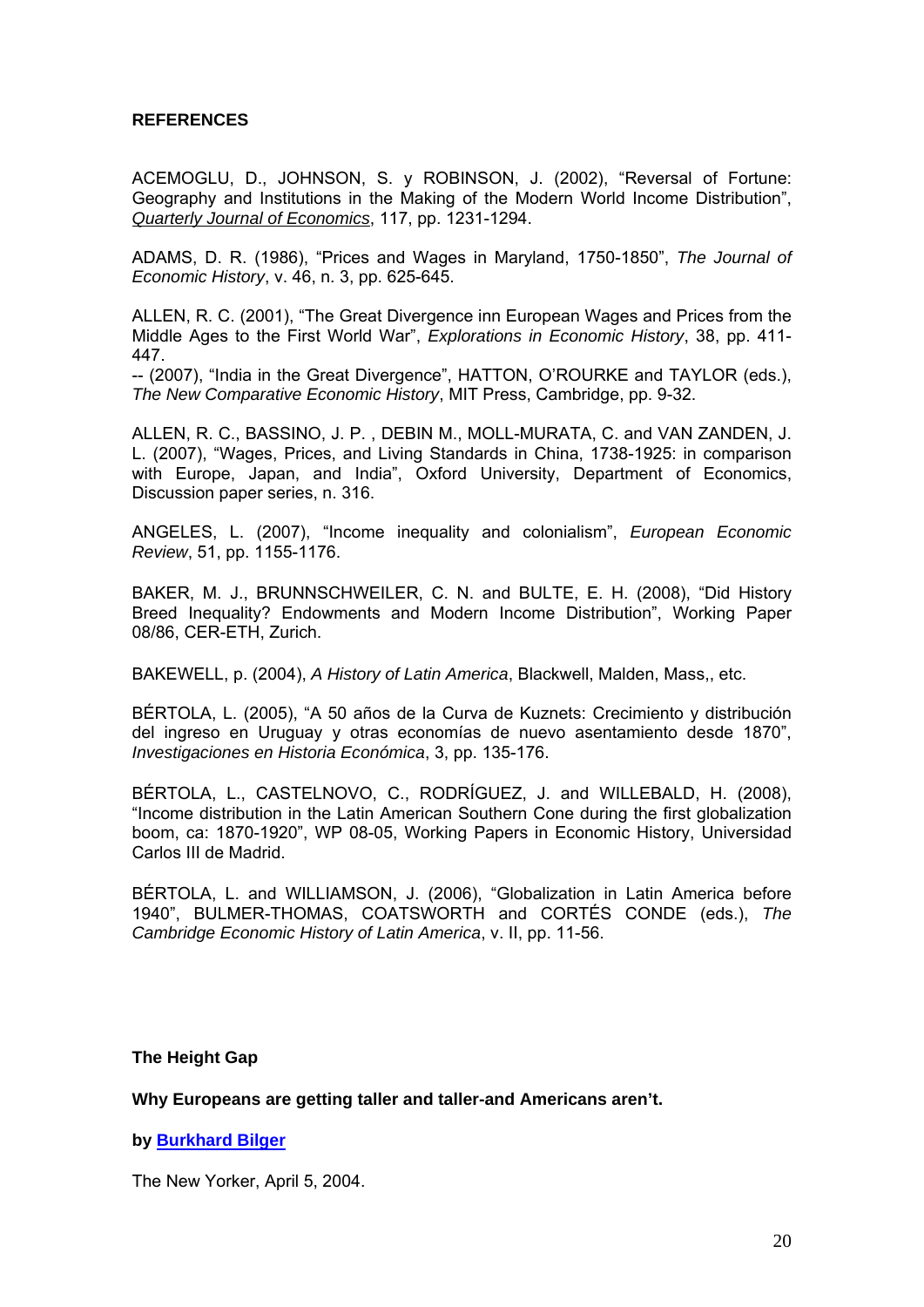BRADING, D. A. (1983). "Mineros y comerciantes en el México borbónico, 1763-1810", Fondo de Cultura Económico, México.

BRUHN, M and GALLEGO, F. A. (2008), "Good, Bad, an Ugly Colonial Activities: Studying Development across the Americas", Policy Research Working Paper 4641, The World Bank.

CHALLÚ, A. (2007), *Grain Markets, Food Suply Policies and Living Standards in Late Colonial México*, Ph. D. Dissertation, Harvard University.

-- (2009), "Agricultural Crisis and Biological Well-Being in Mexico, 1730-1835", *Historia Agraria*, 47, abril 2009, pp. 21-44.

Cinnirella, F. (2008a), "On the Road to Industrialization: Nutritional Status in Saxony, 1690-1850", *Cliometrica*, 2, 3, pp. 229-57.

-- (2008b), "Optimist or Pessimists?: A Reconsideration of Nutritional Status in Britain, 1740-1865", *European Review of Economic History*, 12, 3, pp. 325-354.

COATSWORTH, J. H. (2008), "Inequality, Unstitutions and Economic Growth in Latin America", *Journal of Latin American Studies*, 40, pp. 545-569.

COGNEAU, D. (2003), "Colonisation, School and Development in Africa", DT 2003/01, DIAL.

CRESPO, H. (1995), "Los precios del azúcar en Nueva España. Tendencias seculares y comportamiento cíclico", GARCÍA ACOSTA, V. (coord.), *Los precios de alimentos y manufacturas novohispanos*, Centro de Investigaciones y Estudios Superiores en Antropología Social, etc., Mexico.

DOBADO, R. (Forthcoming, a) "Herencia colonial y desarrollo económico en Iberoamérica: una crítica a la "nueva ortodoxia"", LLOPIS and MARICHAL (eds.), *Obstáculos al crecimiento económico en Iberoamérica y España, 1790-1850*, Instituto José Luís Mora and Marcial Pons, México-Madrid.

-- (Forthcoming, b), "Wages and prices in Bourbon Mexico form an international comparative perspective", GARCÍA, MORILLA and ORTIZ-VILLAJOS, (eds.), *Homage to Gabriel Tortella*.

ENGERMAN, S. L. and SOKOLOFF, K. L. (1994), "Factor Endowments: Institutions, and Differential Paths of Growth Among New World Economies: A View from Economic Historians of the United States", NBER Working Paper h0066.

-- (2002), "Factor Endowments, Inequality, and Paths of Development Among New World Economics", NBER Working Paper w9259.

-- (2005), Colonialism, Inequality, and Long-Run Paths of Development, NBER Working Paper w11057.

EASTERLY, W. (2006), *The White Man's Burden*, The Penguin Press, Nueva York.

FERRANTI, D. de, PERRY, G., FERREIRA, F. H. G. and WALTON, M. (2004), *Inequality in Latin America & the Caribbean: Breaking with History?*, The World Bank, Washington.

FLOUD, R., WACHTER, K. W. and GREGORY, A. (1990). *Height, health and history: Nutritional status in the United Kingdom, 1750-1980*, Cambridge University Press Cambridge.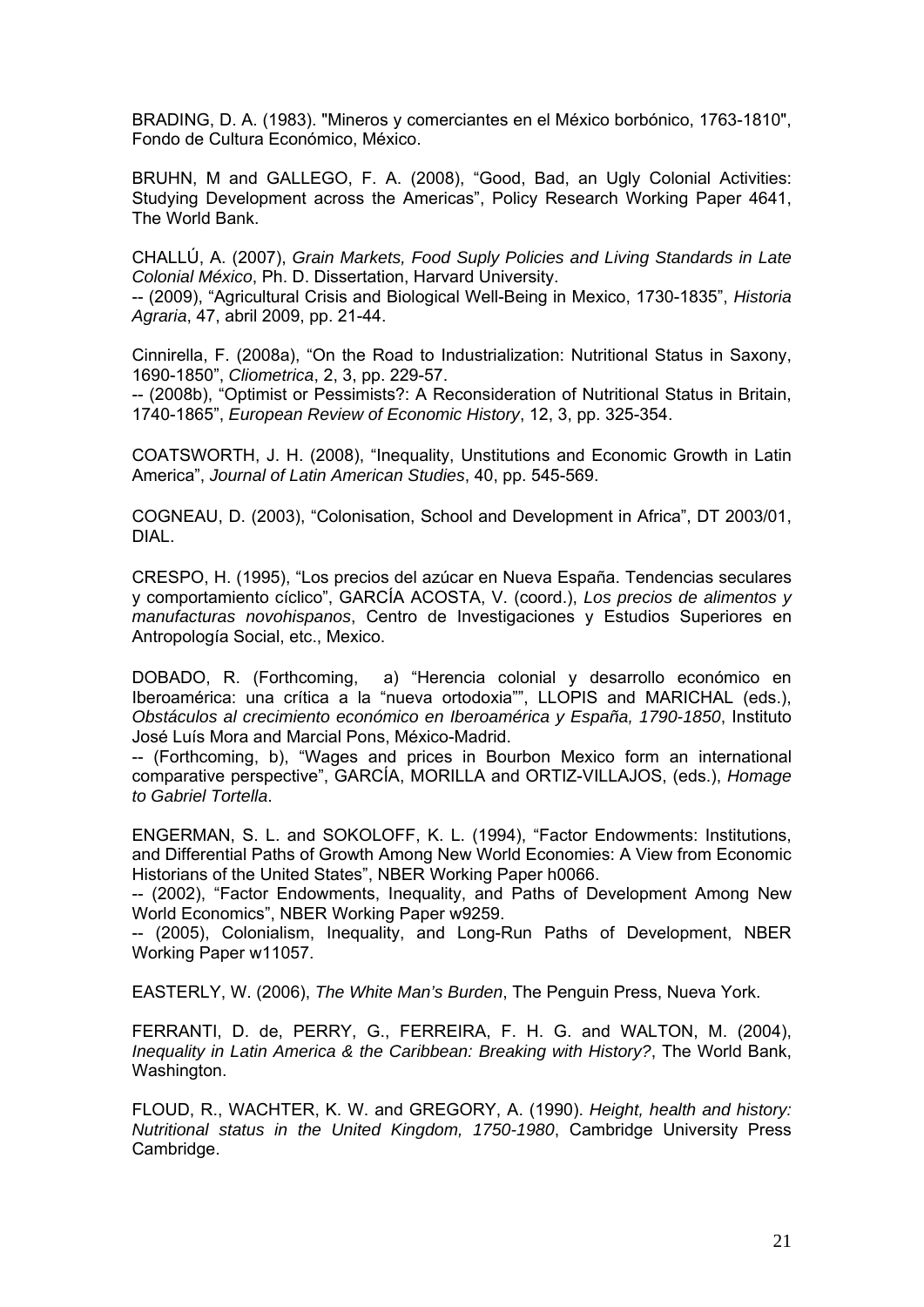FRANKEMA, E. H. P. (2006), "The Colonial Origins of Inequality: Exploring the Causes and Consequences of Land Distribution", Research Memorandum GD-81, Groningen Growth and Development Center.

GARAVAGLIA, J. C. and MARCHENA, J. (2005), *América Latina de los orígenes a la independencia*, Crítica, Barcelona.

GRIER, R. M. (1999), "Colonial legacies and economic growth", *Public Choice*, 98, pp. 317-335.

HELPMAN, E. (2004), *The Mystery of Economic Growth*, Harvard University Press, Cambridge, Mass., etc.

HUMBOLDT, A. von (1822:1991), *Ensayo político sobre el reino de la Nueva España*, Editorial Porrúa, Mexico.

KALMANOVIZT, S. and LÓPEZ, E. (2008), "El ingreso colombiano en el siglo XIX", Mímeo.

KNIGHT, A. (2002), *Mexico. From the Beginning to the Spanish Conquest*, Cambirdge University Press, Cambridge, etc.

KOMLOS, J. (1985), "Stature and nutrition in the Habsburg Monarchy: The standard of living and economic development", *American Historical Review*, 90, 5, pp. 1149-1161. -- (1993), "The secular Trend in the Biological in the United Kingdom", *Economic History Review*, 46 (1), 115-144.

LADD, D. M. (1992), *Génesis y desarrollo de una huelga*, Alianza Editorial, Mexico.

LÓPEZ, J. H. and PERRY, G. (2008), "Inequality in Latin America: Determinants and Consequences", Policy Research Working Paper 4504, The World Bank.

LÓPEZ-ALONSO, M. and PORRAS, R. (2007), "Las altas y bajas del crecimiento económico mexicano", DOBADO, GÓMEZ and MÁRQUEZ (eds.), *México y España ¿Historias económicas semejantes?*, Fondo de Cultura Económica, México, pp. 651- 672.

MARCHENA, J. (1992), *Ejército y milicias en el mundo colonial americano*, Madrid, Ed. Mapfre, Colección armas y América.

MÁRQUEZ, L., MCCAA, R., STOREY, R. and DEL ANGEL, A., ( 2005), "Health and Nutrition in Pre-Hispanic Mesoamerica", STECKEL and ROSE (eds.), *The Backbone of History*, Cambridge University Press, Cambridge, etc., pp. 307-338.

MILANOVIC, B., LINDERT, P. H. and WILLIAMSON, J. G. (2008), "Ancient Inequality," revised version of "Measuring Ancient Inequality," *NBER Working Paper 13550*, national Bureau of Economic Research, Cambridge, Mass. (October).

NICHOLAS, S., and STECKEL, R. H. (1991). Heights and living standards of English workers during the early years of industrialization, 1770–1815. *Journal of Economic History*, 51, 4, pp. 937–957.

MARTÍNEZ-CARRIÓN, J. M. (2009), "La Historia Antropométrica y la historiografía iberoamericana", *Historia Agraria*, 47, April, pp. 3-10.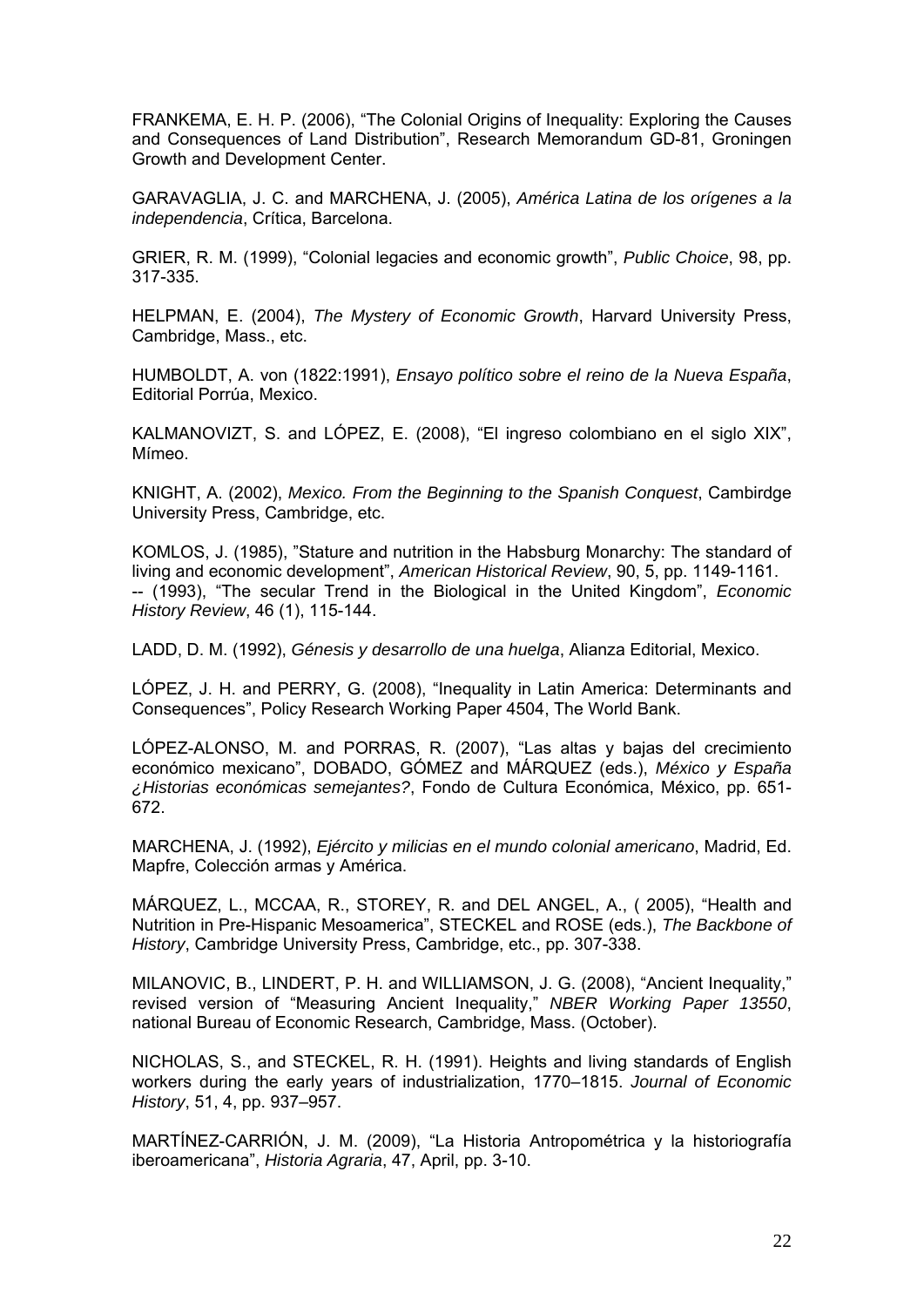PRADOS, L. (2007), "Inequality and Poverty in Latin America. A Long-Run Exploration", HATTON, O'ROURKE and TAYLOR (eds.), *The New Comparative Economic History*, The MIT Press, Cambridge, pp. 291-315.

 PERRY, G., ARIAS, O., LÓPEZ, J. H., MALONEY, W. and SERVÉN, L. (2006), *Poverty Reduction and Growth: Virtuous and Vicious Circles*, The World Bank, Washington.

SALVATORE, R. D. and BATEN, J. (1998), "A Most Difficult Case of Estimation: Argentinian Heights, 1770-1840", KOMLOS and BATEN (eds.), *The Biological Standard of Living in Comparative Perspective*, Franz Steiner Verlag, Stuttgart, pp. 90- 96.

SALVATORE, R. (1998), "Heights and Welfare in Late-Colonial and Post-Indepenence Argentina", KOMLOS and BATEN (eds.), *The Biological Standard of Living in Comparative Perspective*, Franz Steiner Verlag, Stuttgart, pp. 97-121..

SEMO, E. (2006), "Los orígenes. De los cazadores y recolectoras a las sociedades tributarias, 22000 a.C.-1519 d.C.", SEMO (coord..), *Historia económica de México*, UNAM-Oceano, Mexico.

SOKOLOFF, K. and VILLAFLOR, G. (1982), "The Early Achievement of Modern Stature in America", *Social Science history*, 6, 4, pp. 453-481.

STECKEL, R. H. (1983), "Height and Per Capita Income", *Historical Methods*, 16, Winter, pp. 1-7.

-- (1995), "Stature and the standard of living", *Journal of Economic Literature*, 33, 4*,* pp. 1903–1940.

-- (2005), "Health and Nutrition in Pre-Columbian America: The Skeletal Evidence", *The Journal of Interdisciplinary History*, XXXVI, I, pp. 1-32.

-- (2008), "Biological Measures of the Standard of Living", *Journal of Economic Perspectives*, 22, 1, pp. 129-152.

-- (2009), "Heights and Human Welfare: Recent Developments and New Directions", *Explorations in Economic History*, 46, 1, pp.1-23.

STOREY, R., MÁRQUEZ, L. and SMITH, V. ( 2005), "A Study of Health and Economy of the Last Thousand Years", STECKEL and ROSE (eds.), *The Backbone of History*, Cambridge University Press, Cambridge, etc., pp. 283-306.

SULEYMAN Ö. and PAMUK, S. (2002), "Real Wages and Standards of Living in the Ottoman Empire, 1489-1914" *The Journal of Economic History*, v. 62, n. 2, pp. 293- 321.

TANDETER, E. (1999), "Los trabajadores mineros y el Mercado", MENEGUS, M. (coord.), *Dos décadas de investigación en historia económica comparada en América Latina"*, El Colegio de México, etc. Mexico, pp. 363-380.

VAN ZANDEN, J. L. (1999), "Wages and the Standards of Living in Europe, 1500- 1800", *European Review of Economic History*, 3, pp. 175-198.

VELASCO, C. (1989). "Los trabajadores mineros en la Nueva España, 1750-1810", CARDENAS, E. (comp.), *Historia Económica de México*, FCE, Mexico, pp. 563-589.

WARD, H.G. (1828), *Mexico in 1827*, 2 vols., Henry Colburn, London.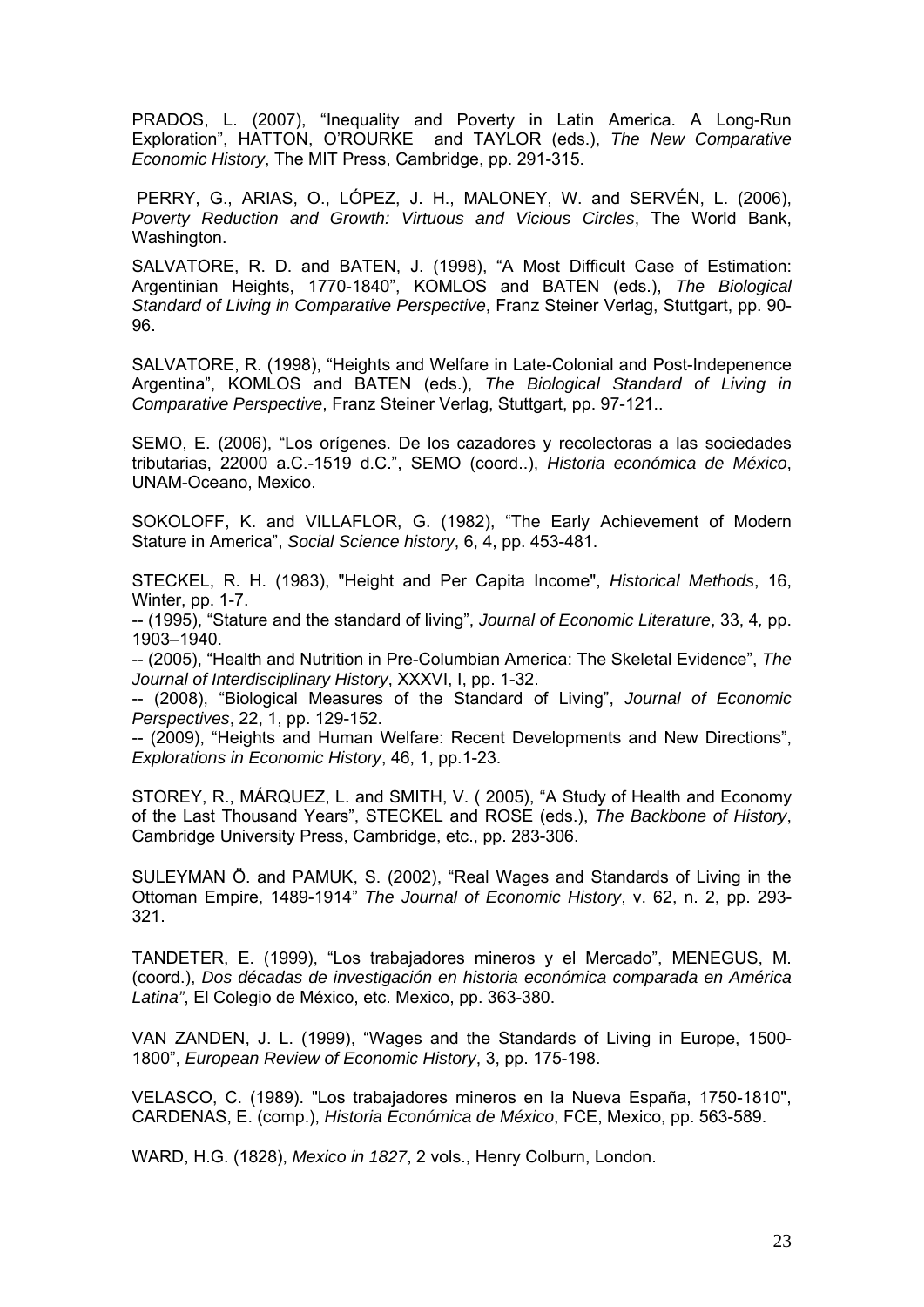WILLIAMSON, J. G. (2008), "History without Evidence: Latin America Inequality since 1491.

WORLD BANK (2005), *World Development Report 2006. Equity and Development*, The World Bank, Washington, D. C.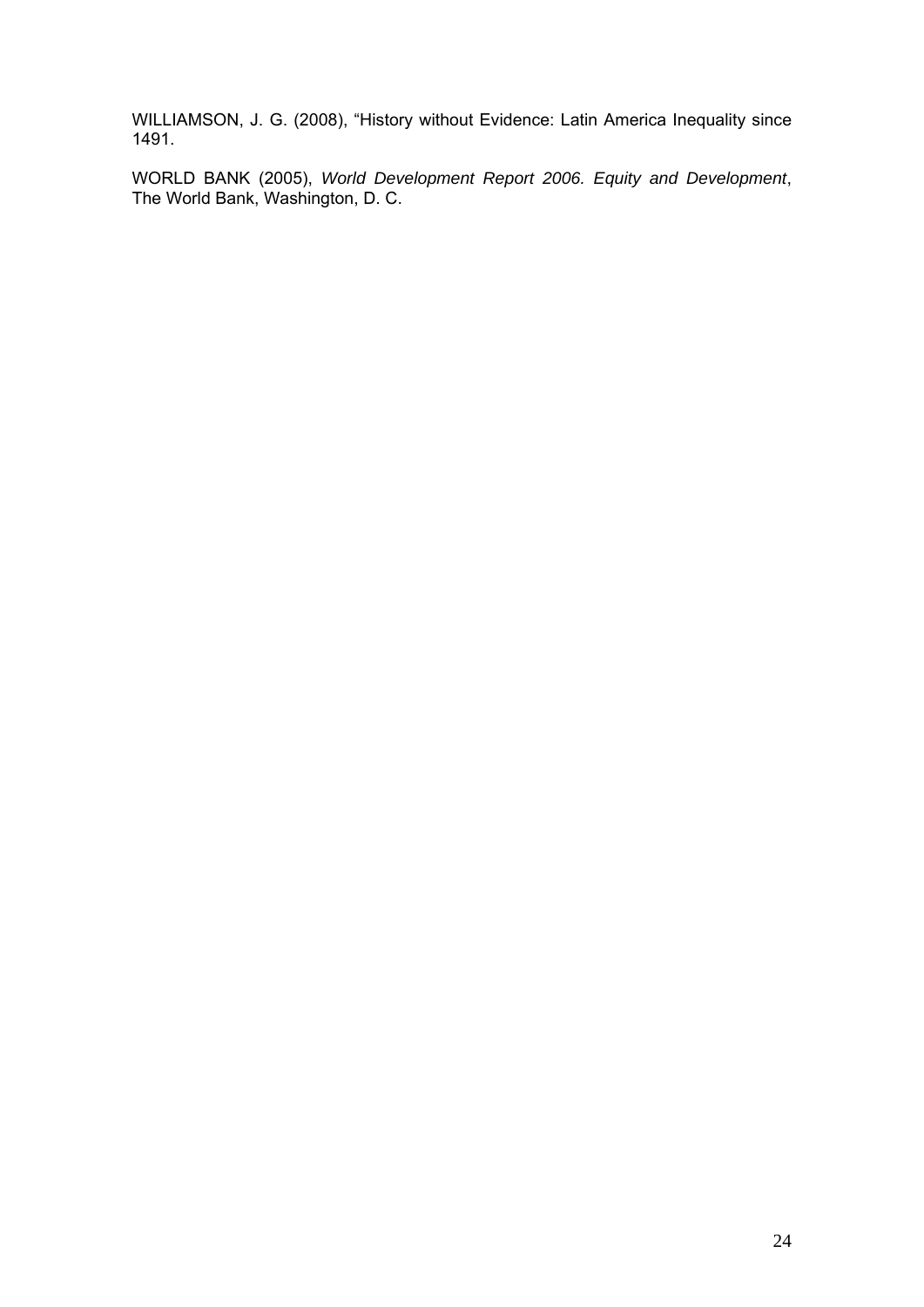# **Tables and figures.**

| Main characteristics of the heights sample |               |      |                     |                            |
|--------------------------------------------|---------------|------|---------------------|----------------------------|
|                                            |               | N    | N<br>$(50 \geq 23)$ | N<br>(after<br>truncation) |
| Northern México (1)                        |               | 1559 | 848                 | 845                        |
| Central México (2)                         |               | 119  | 35                  | 35                         |
| Southern México (3)                        | <b>Whites</b> | 1981 | 1502                | 1106                       |
|                                            | "Pardos"      | 1327 | 961                 | 311                        |
| Maracaibo                                  | Whites        | 396  | 298                 | 207                        |
| (Venezuela)                                | "Pardos"      | 400  | 222                 | 169                        |
| Total                                      |               | 5782 | 3866                | 2673                       |

Table 1

Source: See Appendix 2.

(1) Current states of Sonora, Sinaloa, California, Coahuila, Durango, Chihuahua, Nuevo León, Tamaulipas, California, Arizona, Nuevo México and Texas.

(2) Current states of Jalisco, Aguascalientes, Puebla, San Luis de Potosí, Querétaro and México DF. Because of the small size of this subsample, it has been excluded from the analysis.

(3) Current states of Yucatán and Campeche.

| Average heights, cohorts born from 1730's to 1780's. |                    |                   |                               |                   |                                     |                   |
|------------------------------------------------------|--------------------|-------------------|-------------------------------|-------------------|-------------------------------------|-------------------|
|                                                      | Northern<br>México |                   | Southern<br>México,<br>whites |                   | Maracaibo<br>(Venezuela),<br>whites |                   |
| Decade<br>of birth                                   | $\mathsf{N}$       | Average<br>height | N                             | Average<br>height | N                                   | Average<br>height |
| 1730                                                 | 47                 | 1645              |                               |                   | 8                                   | 1690              |
| 1740                                                 | 201                | 1653              | 143                           | 1614              | 56                                  | 1690              |
| 1750                                                 | 364                | 1656              | 307                           | 1608              | 94                                  | 1675              |
| 1760                                                 | 143                | 1647              | 409                           | 1593              | 49                                  | 1680              |
| 1770                                                 | 46                 | 1662              |                               |                   |                                     |                   |

Table 2

Source: See Appendix 2.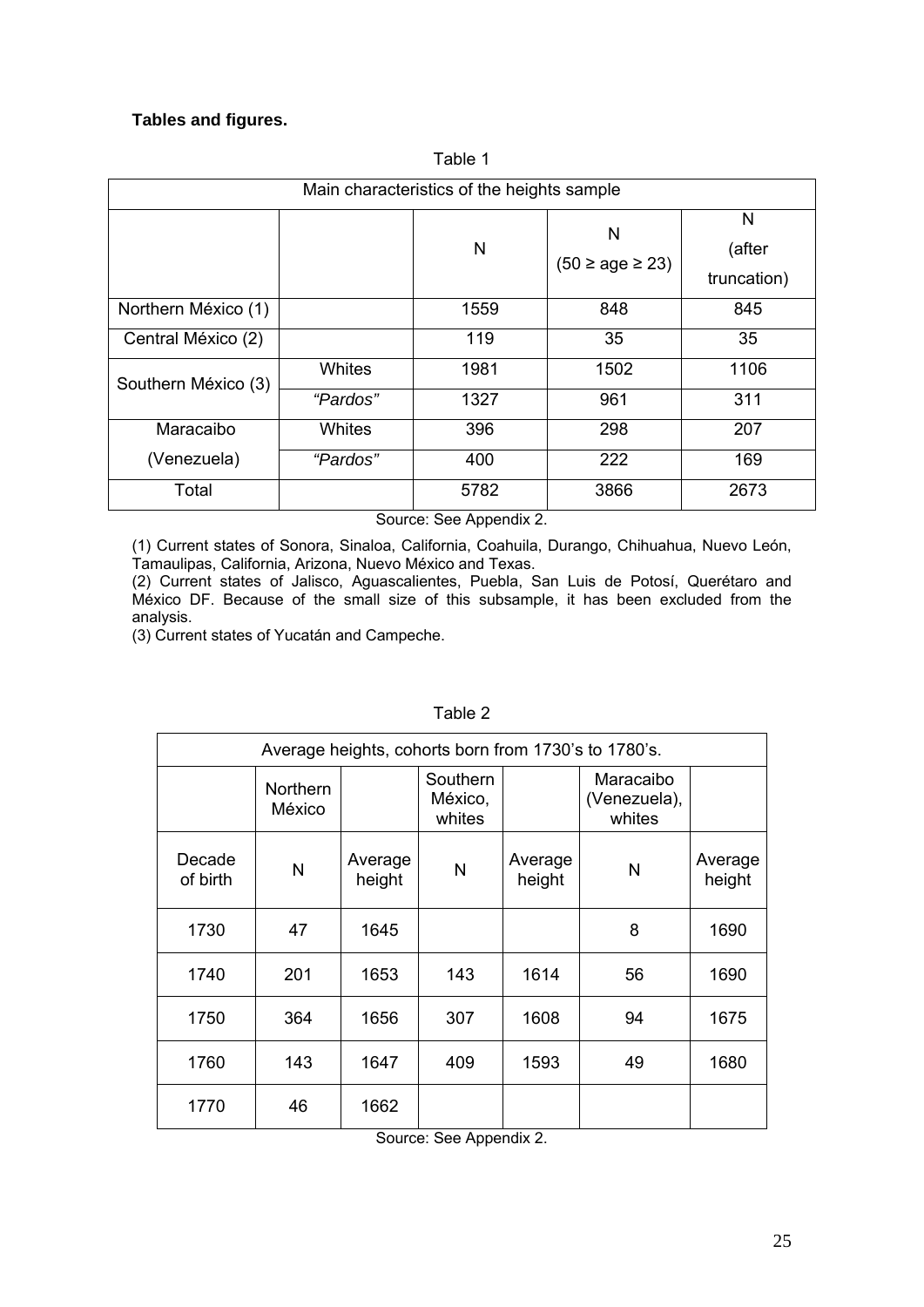| Evolution of the "racial gap". |                    |     |                   |     |                          |    |                   |    |
|--------------------------------|--------------------|-----|-------------------|-----|--------------------------|----|-------------------|----|
|                                | Southern<br>México |     |                   |     | Maracaibo<br>(Venezuela) |    |                   |    |
|                                | "Pardos"           |     | <b>Whites</b>     |     | "Pardos"                 |    | <b>Whites</b>     |    |
| <b>Birth</b><br>decade         | Average<br>height  | N   | Average<br>height | N   | Average<br>height        | N  | Average<br>height | N  |
| 1730                           |                    | 4   |                   |     | 1627                     | 8  | 1690              | 8  |
| 1740                           | 1570               | 103 | 1614              | 143 | 1647                     | 45 | 1690              | 56 |
| 1750                           | 1580               | 132 | 1608              | 307 | 1660                     | 76 | 1675              | 94 |
| 1760                           | 1590               | 73  | 1593              | 409 | 1665                     | 40 | 1680              | 49 |
| Source: See Appendix 2.        |                    |     |                   |     |                          |    |                   |    |

Table 3

Figure 1 (\*)





Source: See Appendix 1. (\*) a, artisan; max, maximum; med, medium; min, minimum.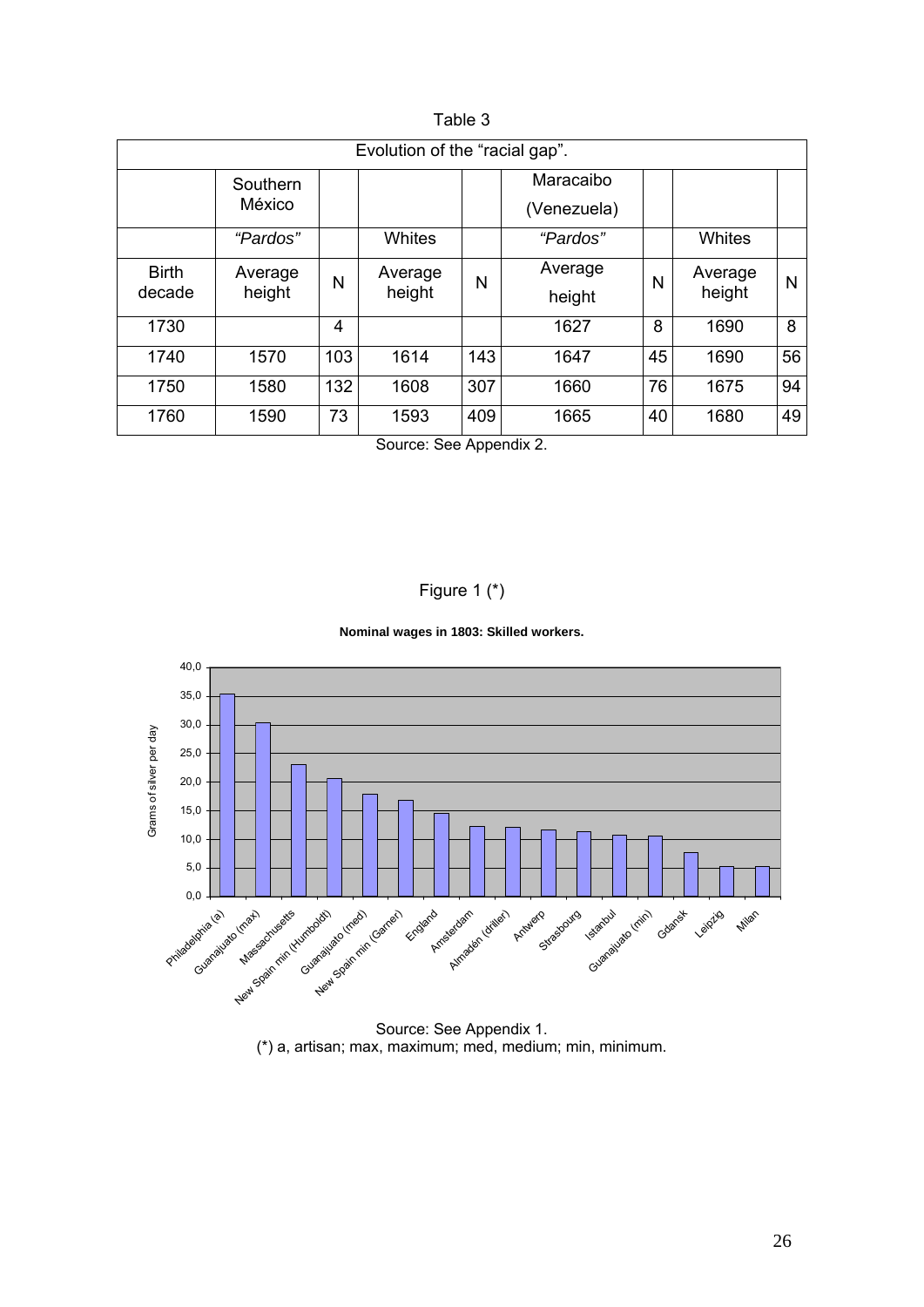

**Grain wages in 1803: Skilled workers.**



Figure 3 (\*)

**Meat wages in 1803: Skilled workers.**



Source: See Appendix 1. (\*) a, artisan; max, maximum; med, medium; min, minimum.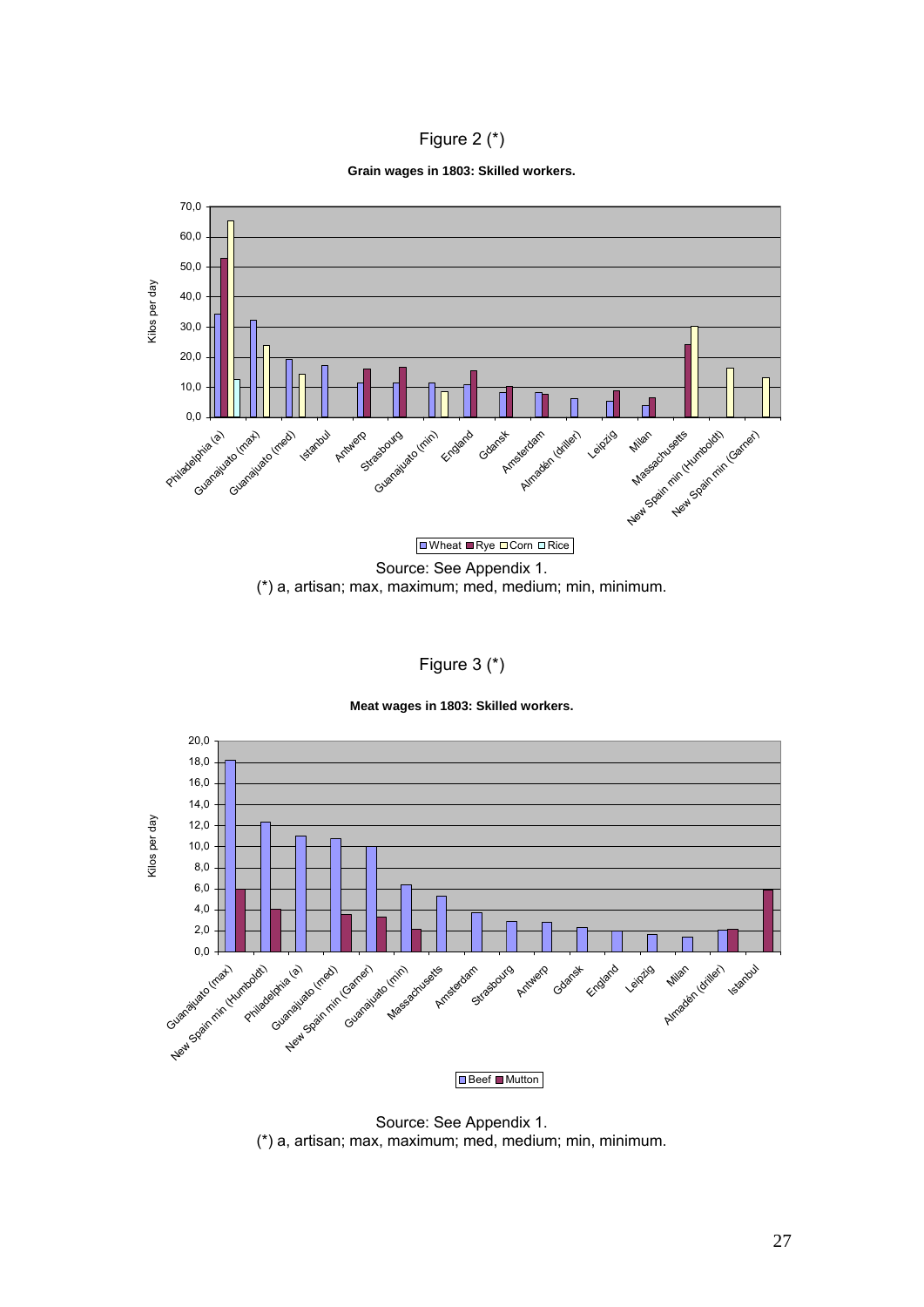# Figure 4 (\*)

#### **Nominal wages circa 1803: Unskilled workers.**



Source: See Appendix 1.

(\*) al, agricultural laborer; alhr, agricultural laborer "hot regions"; alcr, agricultural laborer "cold regions".

# Figure 5 (\*)



**Grain wages circa 1803: Unskilled workers.**

Source: See Appendix 1. (\*) al, agricultural laborer; alhr, agricultural laborer "hot regions"; alcr, agricultural laborer "cold regions".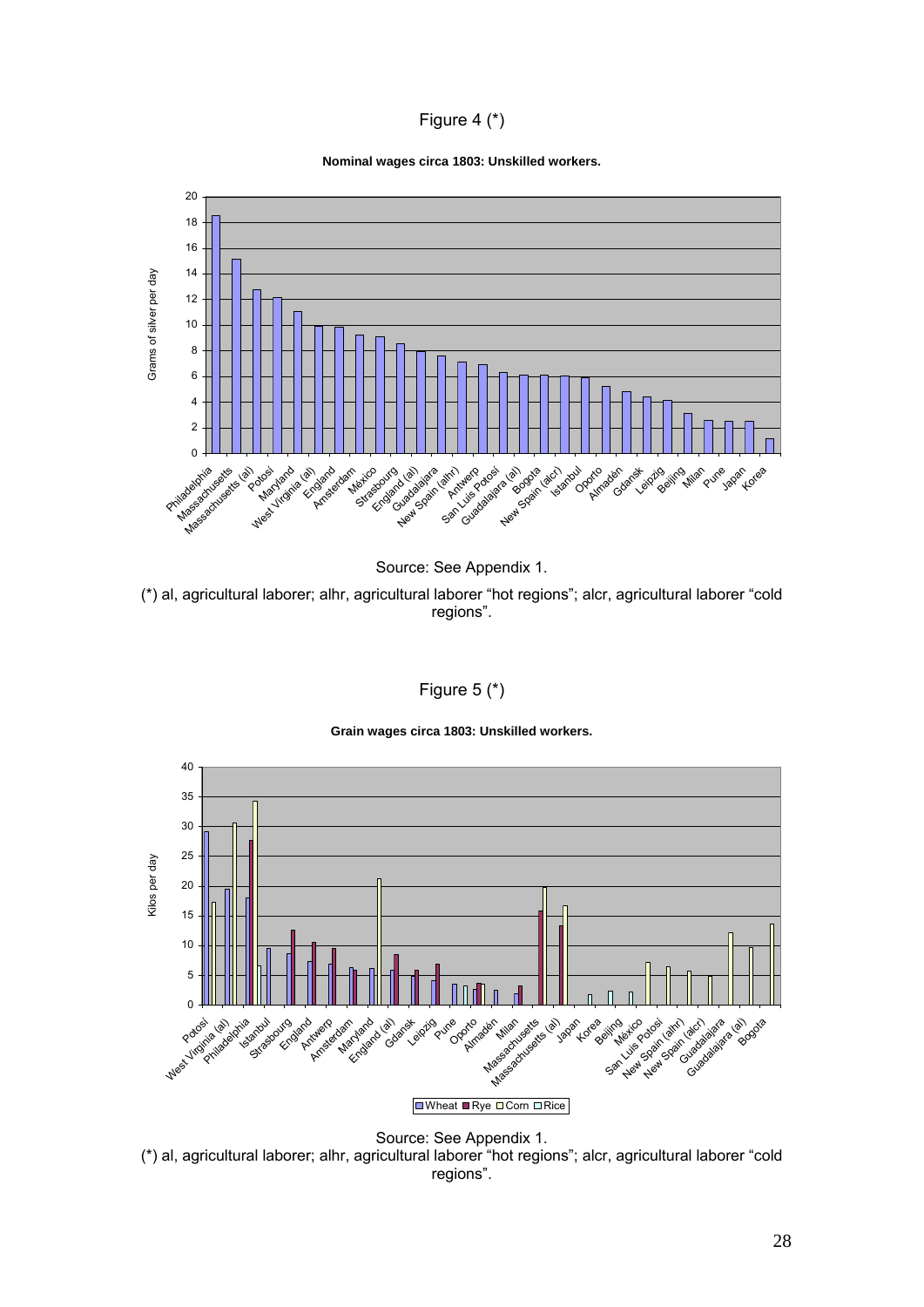# Figure 6 (\*)





(\*) al, agricultural laborer; alhr, agricultural laborer "hot regions"; alcr, agricultural laborer "cold regions".



**Nominal wages of unskilled workers: New Spain, England and Milan, 1719-1820.**



Source: See Appendix 1.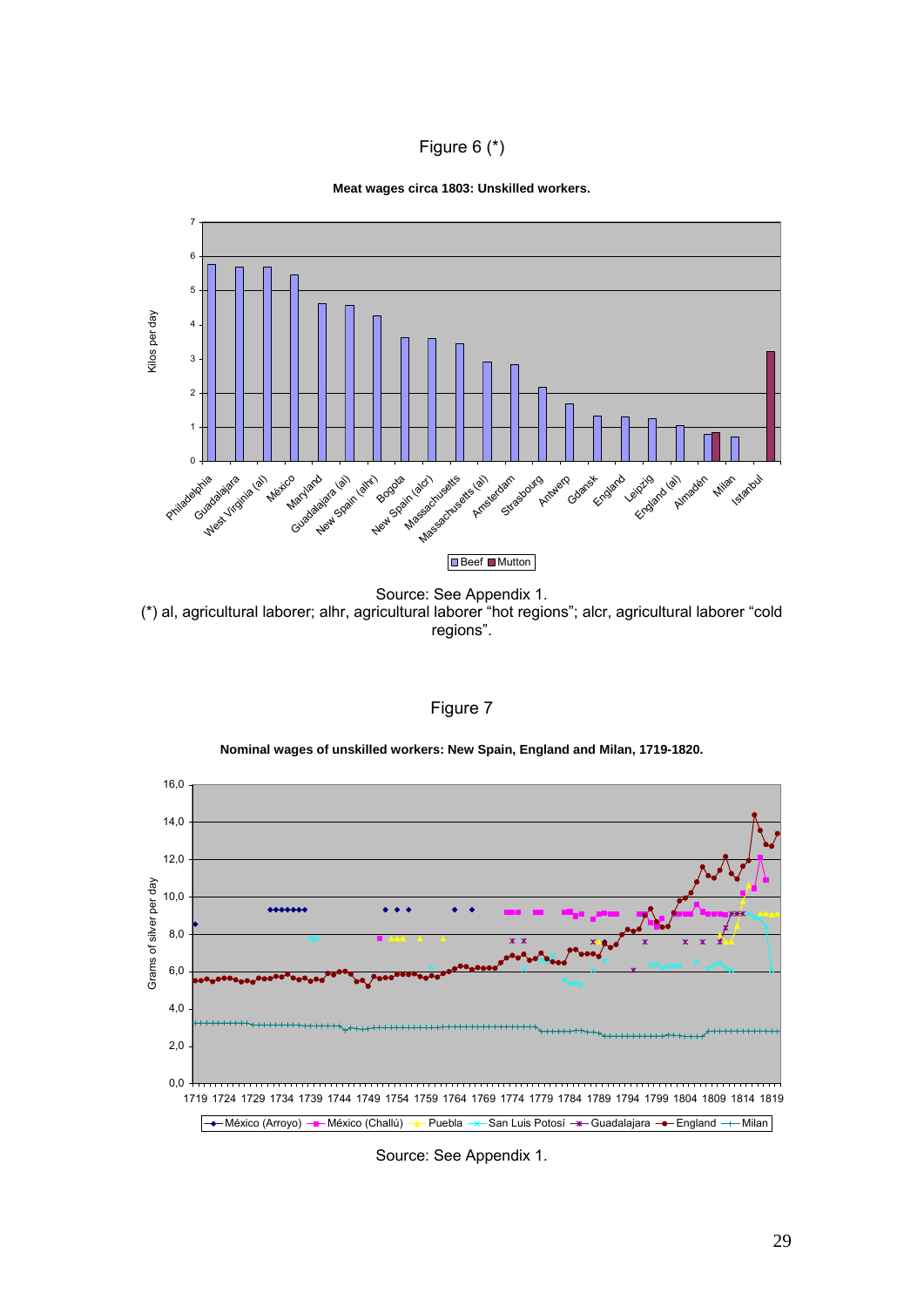



**Nominal wages of unskilled workers: Botoga, Potosi, England and Milan, 1719-1813.**

Source: See Appendix 1.

|  | iaure |  |
|--|-------|--|
|  |       |  |

**Grain wages of unskilled workers: New Spain, England and Milan, 1732-1815.**



Source: Appendix 1.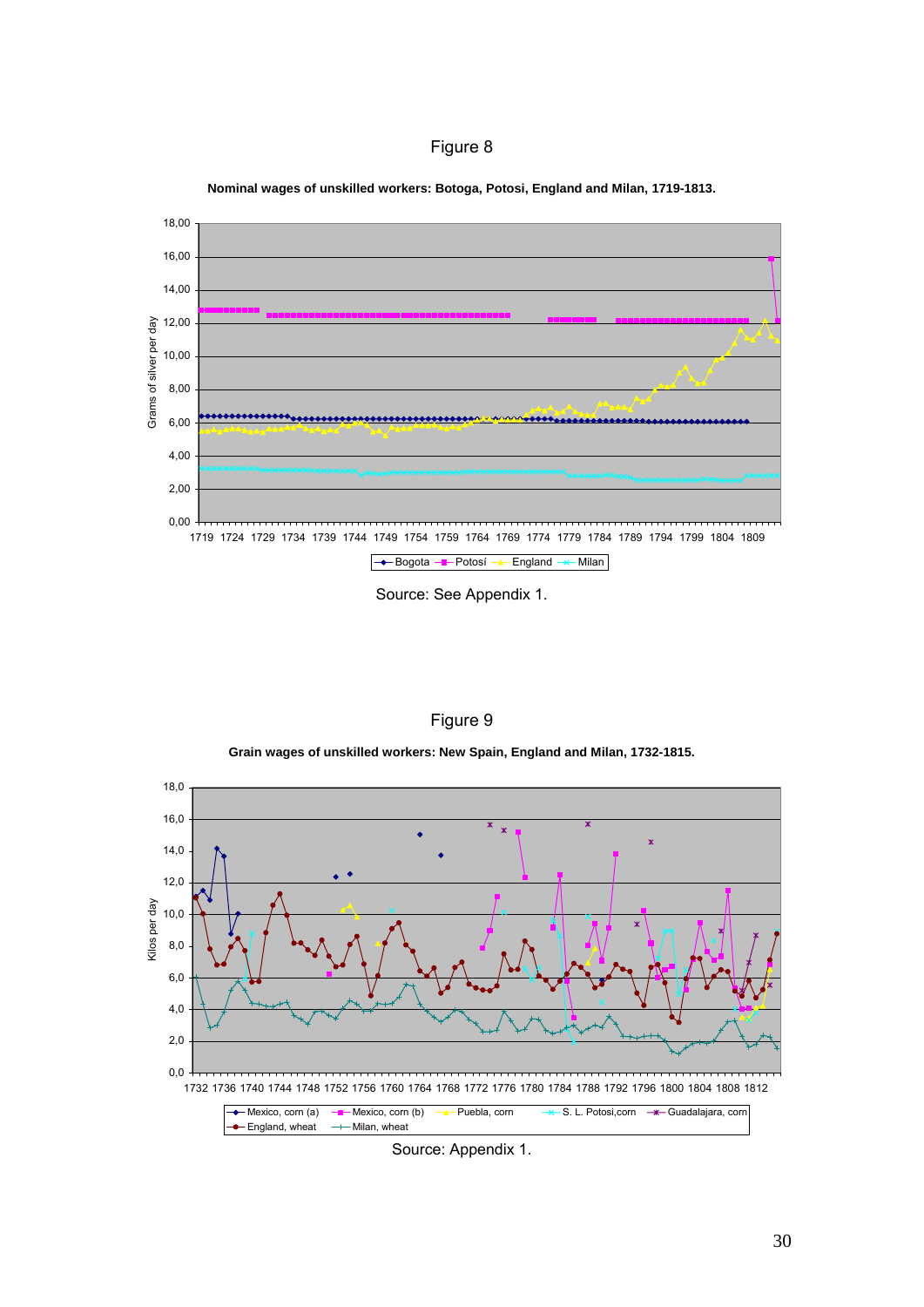



**Relative grain wages of unskilled workers, 1732-1814.**

14,00 12,00 **AAA** AA 10,00 Kilos per day Kilos per day 8,00  $\bullet$   $\bullet$ 6,00 4,00 2,00 0,00 1719 1724 1729 1734 1739 1744 1749 1754 1759 1764 1769 1774 1779 1784 1789 1794 1799 1804 1809  $\rightarrow$ Mexico (a)  $\rightarrow$ Mexico (b)  $\rightarrow$ Puebla  $\rightarrow$ Guadalajara  $\rightarrow$ England  $\rightarrow$ Milan Source: See Appendix 1.

Figure 11

**Meat wages of unskilled workers: New Spain, England and Milan, 1719-1811.**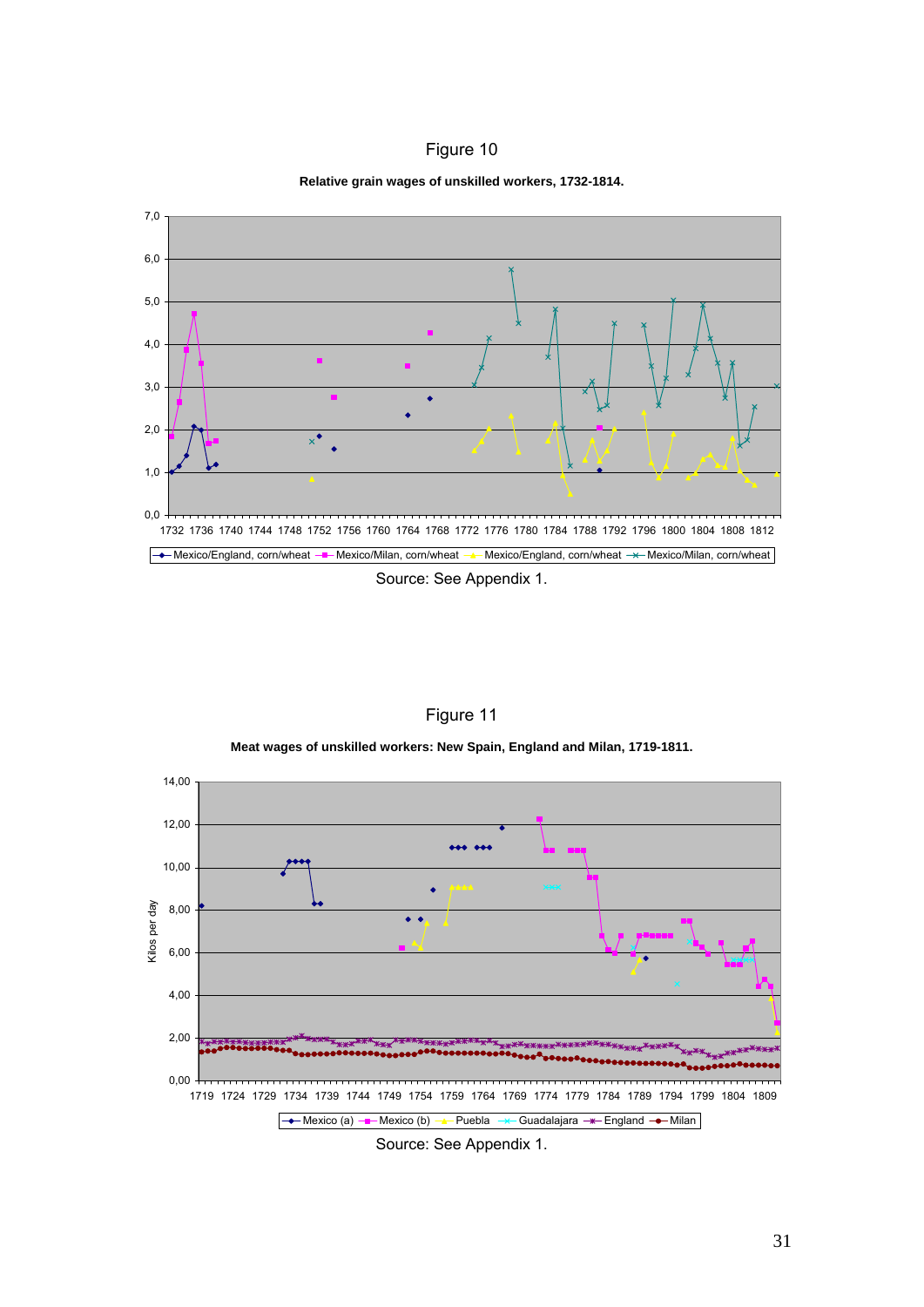



**Relative meat wages of unskilled workers, 1719-1811.**

Figure 13



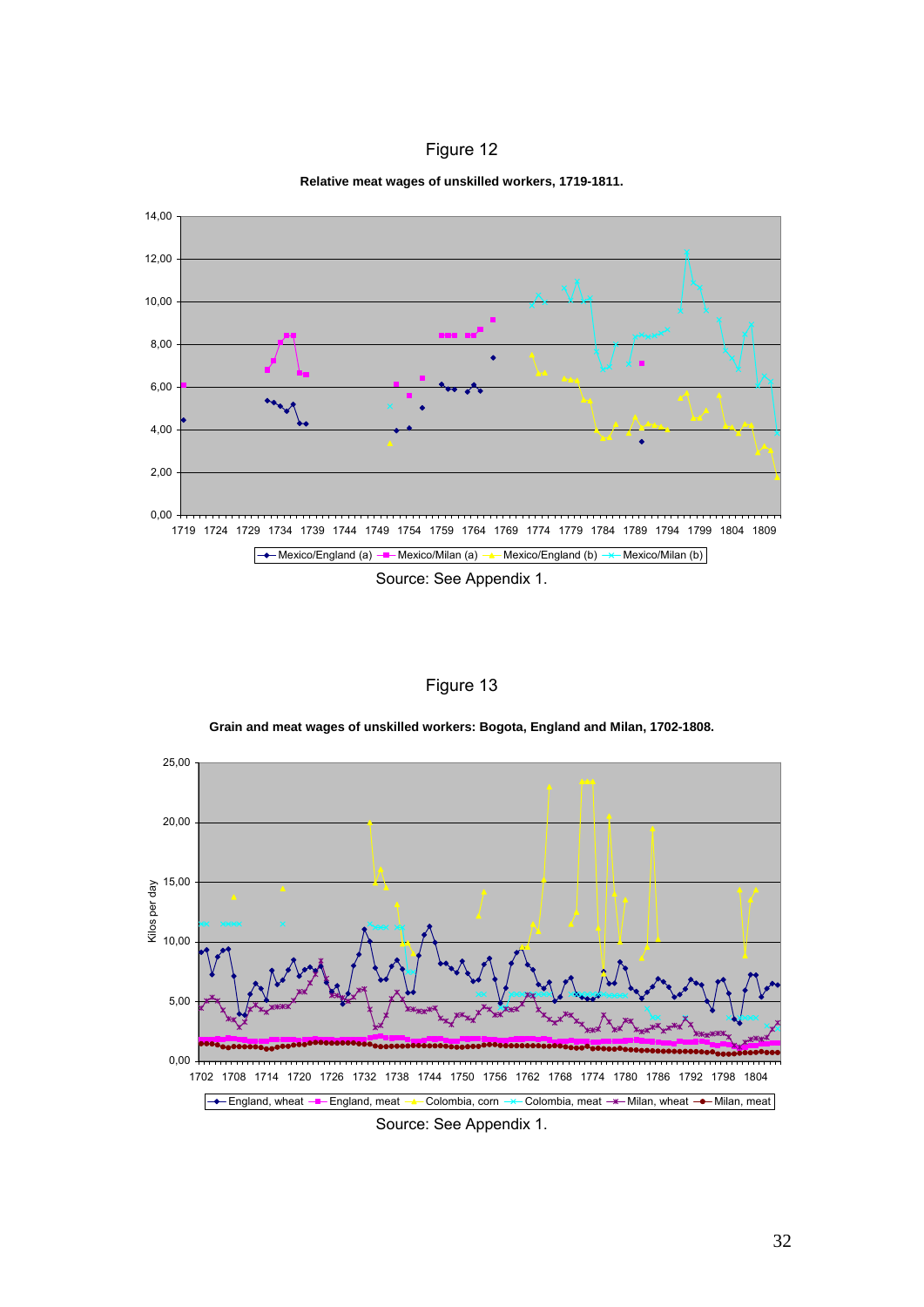| Figure 14 |  |
|-----------|--|
|           |  |

**Relative grain and meat wages of unskilled workers, 1702-1808.**



Figure 15

**Grain wages of unskilled workers: Potosi, England and Milan, 1720-1813.**

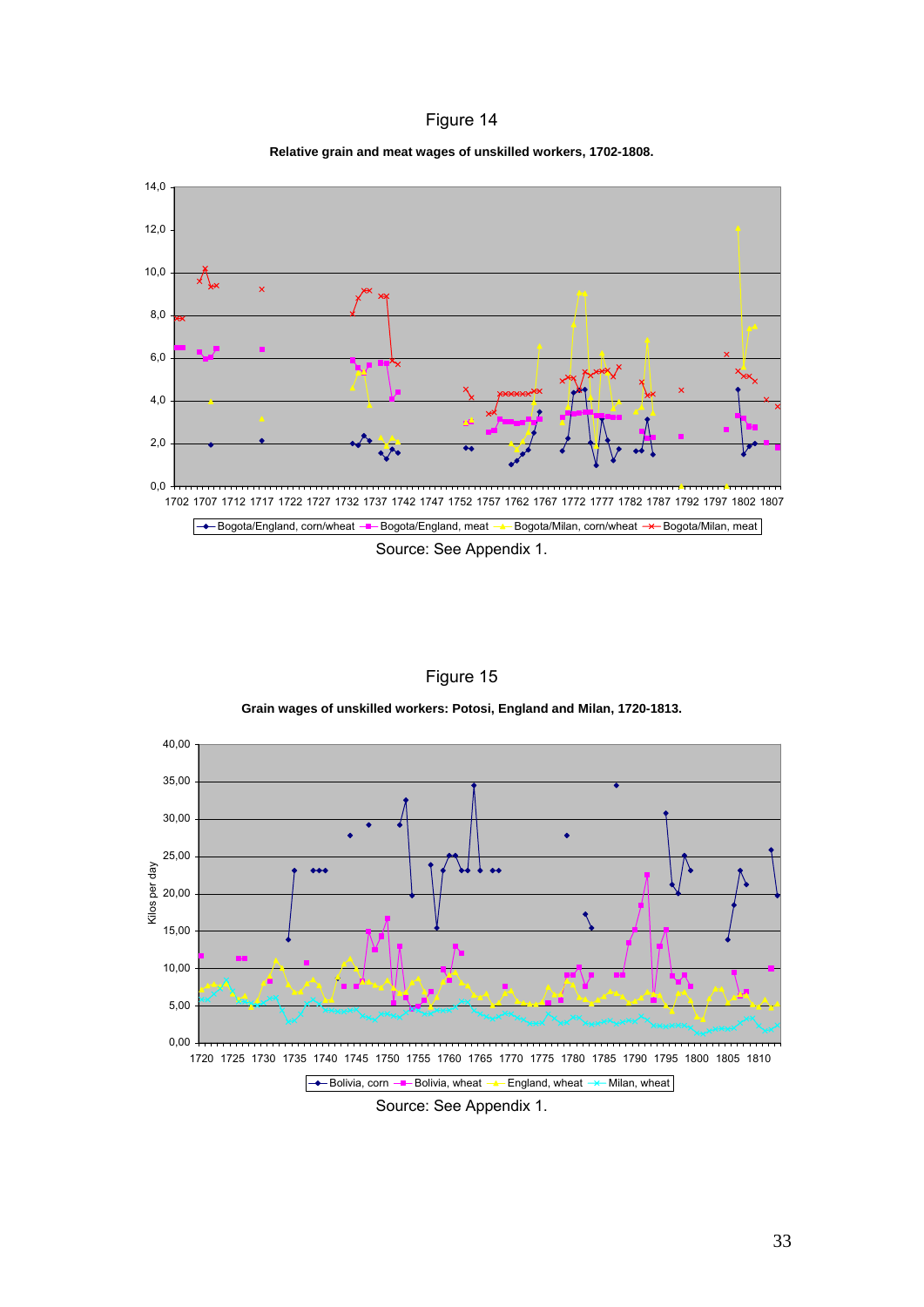| Figure 16 |  |
|-----------|--|
|           |  |

**Relative grain wages of unskilled workers, 1720-1813.**



Figure 17

**Average height, cohorts born in 1750s**



Source: See Appendix 1.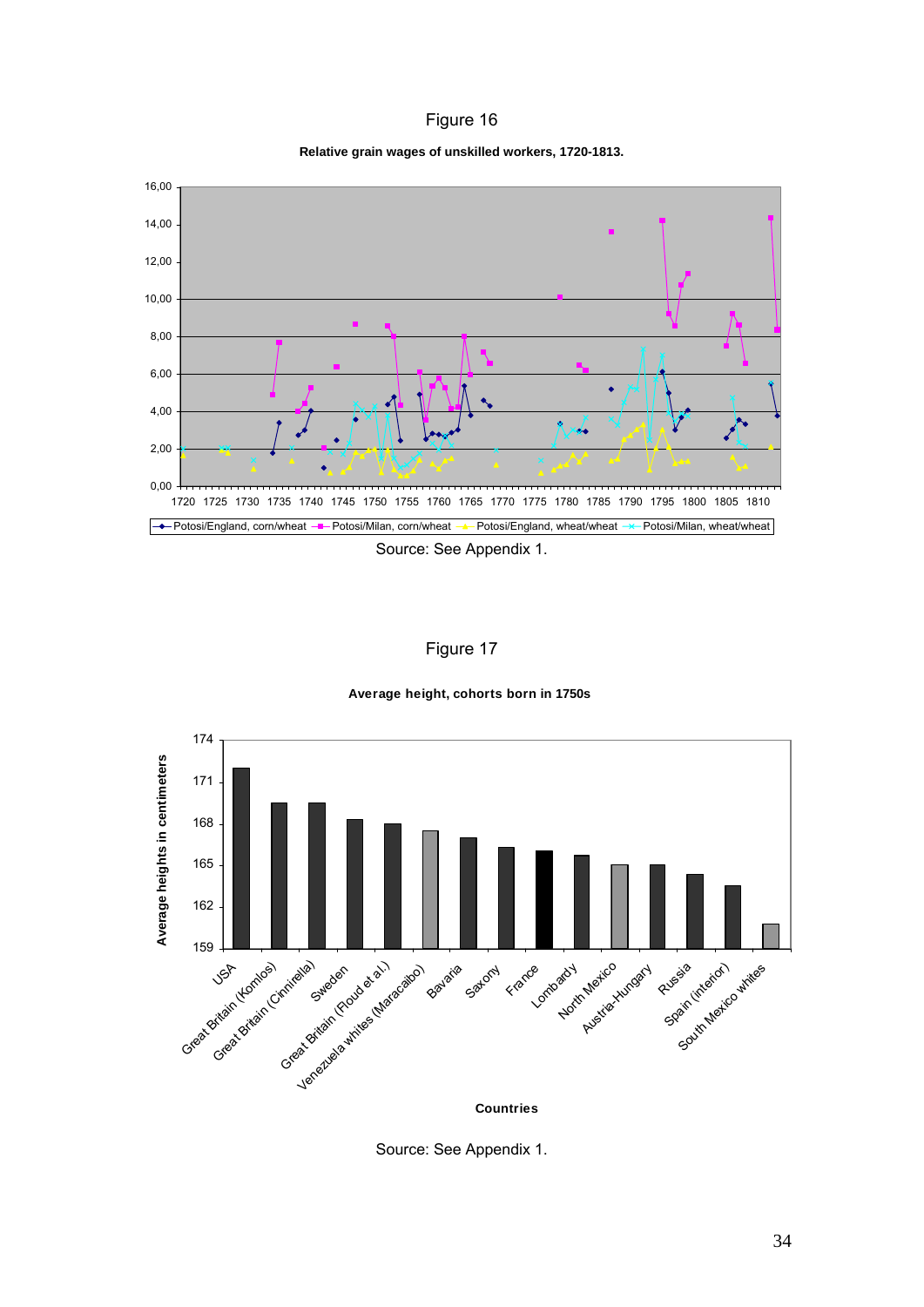# Figure 18

#### **Williamson's inequality index circa 1820**



Source: See Appendix 1.



## **Grain wages and GDP per capita circa 1820**



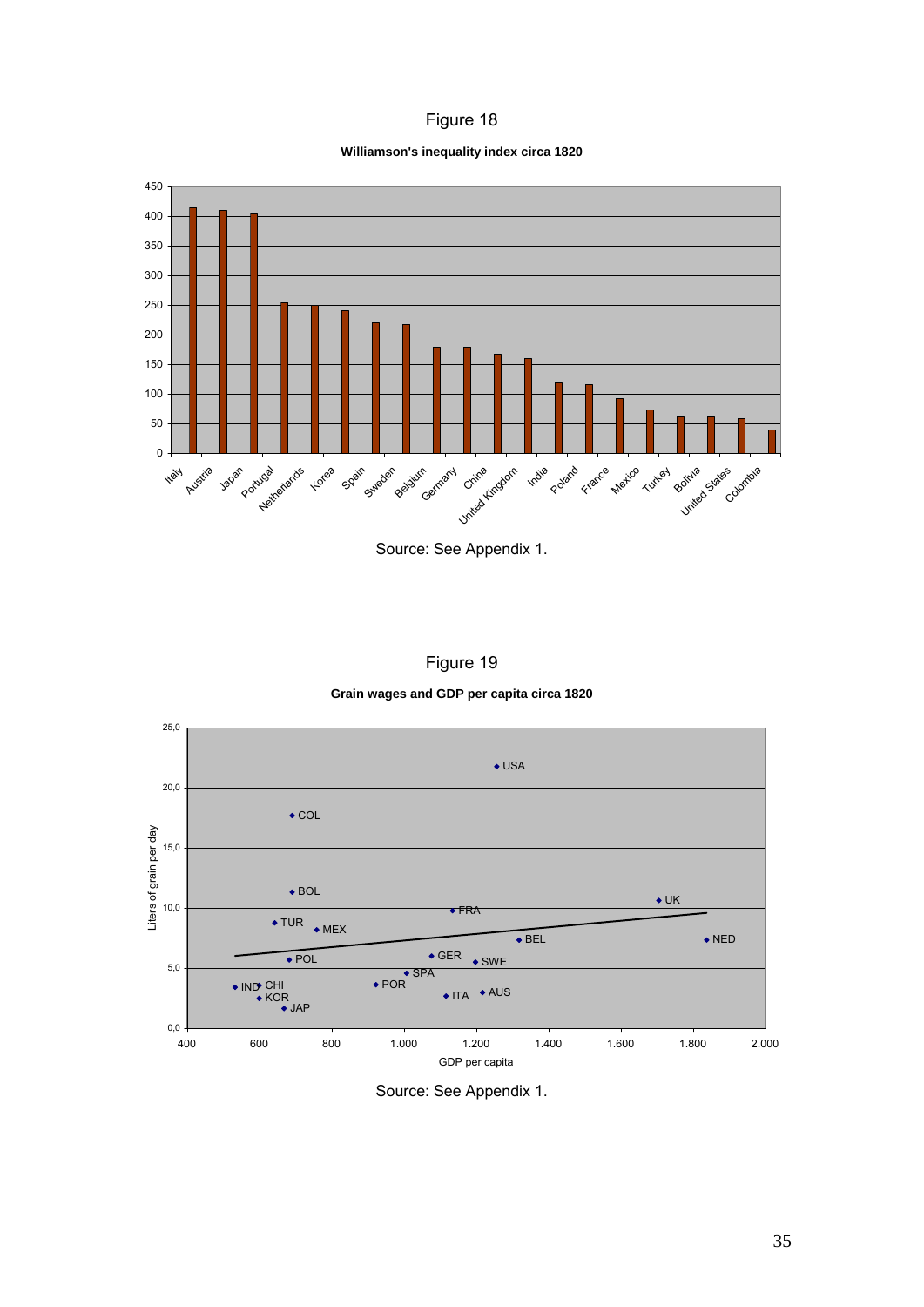# Figure 20



**GDP per capita (1700 and 1820) to heights (1750-1760) ratios.**



| iaure |  |
|-------|--|
|       |  |

## **GDP per capita(1700) and heights (1750-1760).**



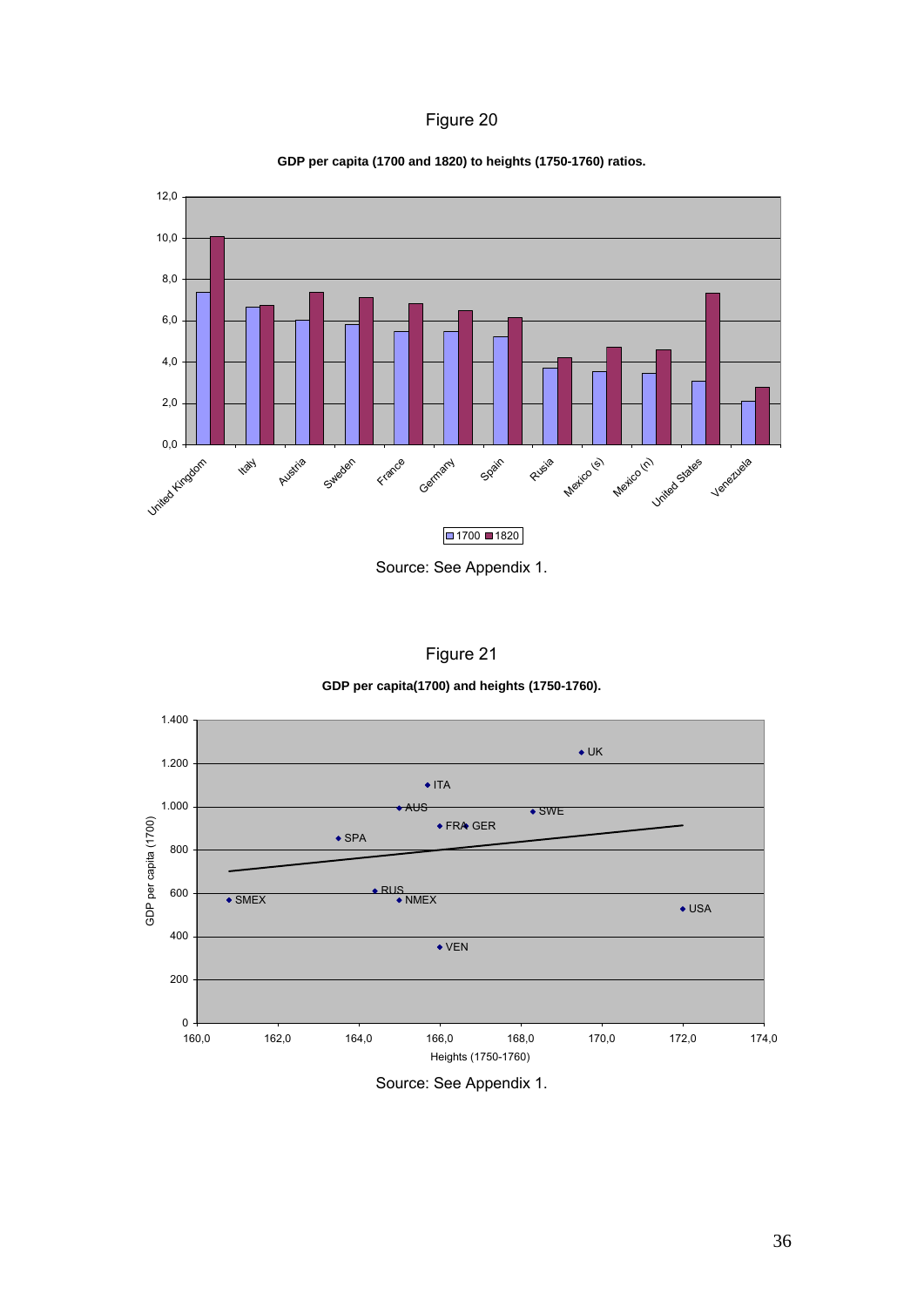| iqure |  |
|-------|--|
|-------|--|

**GDP per capita (1820) and heights (1750-1760)**



Source: See Appendix 1.

|  | iaure |  |
|--|-------|--|
|--|-------|--|

**Grain wages and heights, 1750-1760.**



Source: See Appendix 1.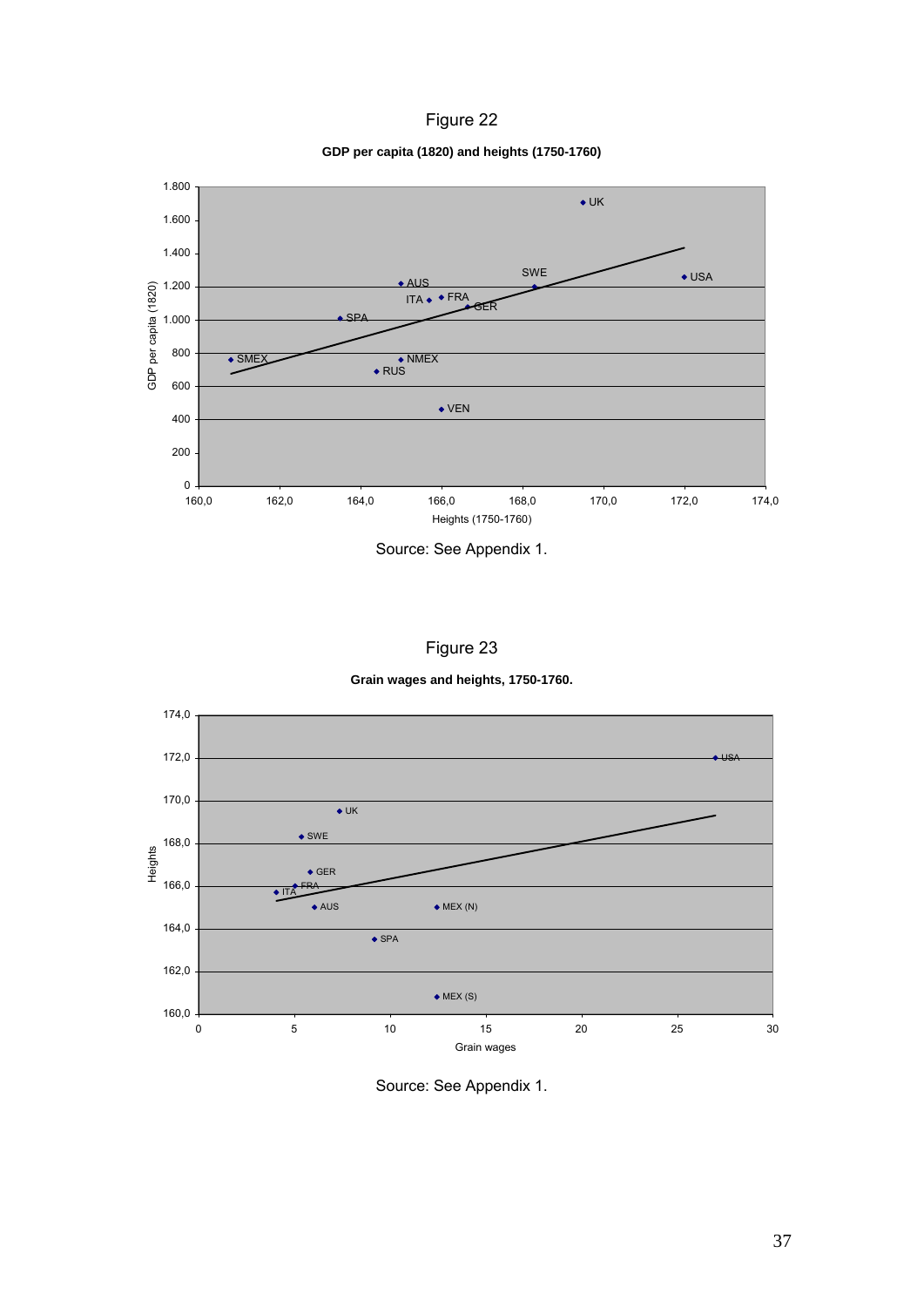# Figure 24

**Heights and grain wages.**



Source: See Appendix 1.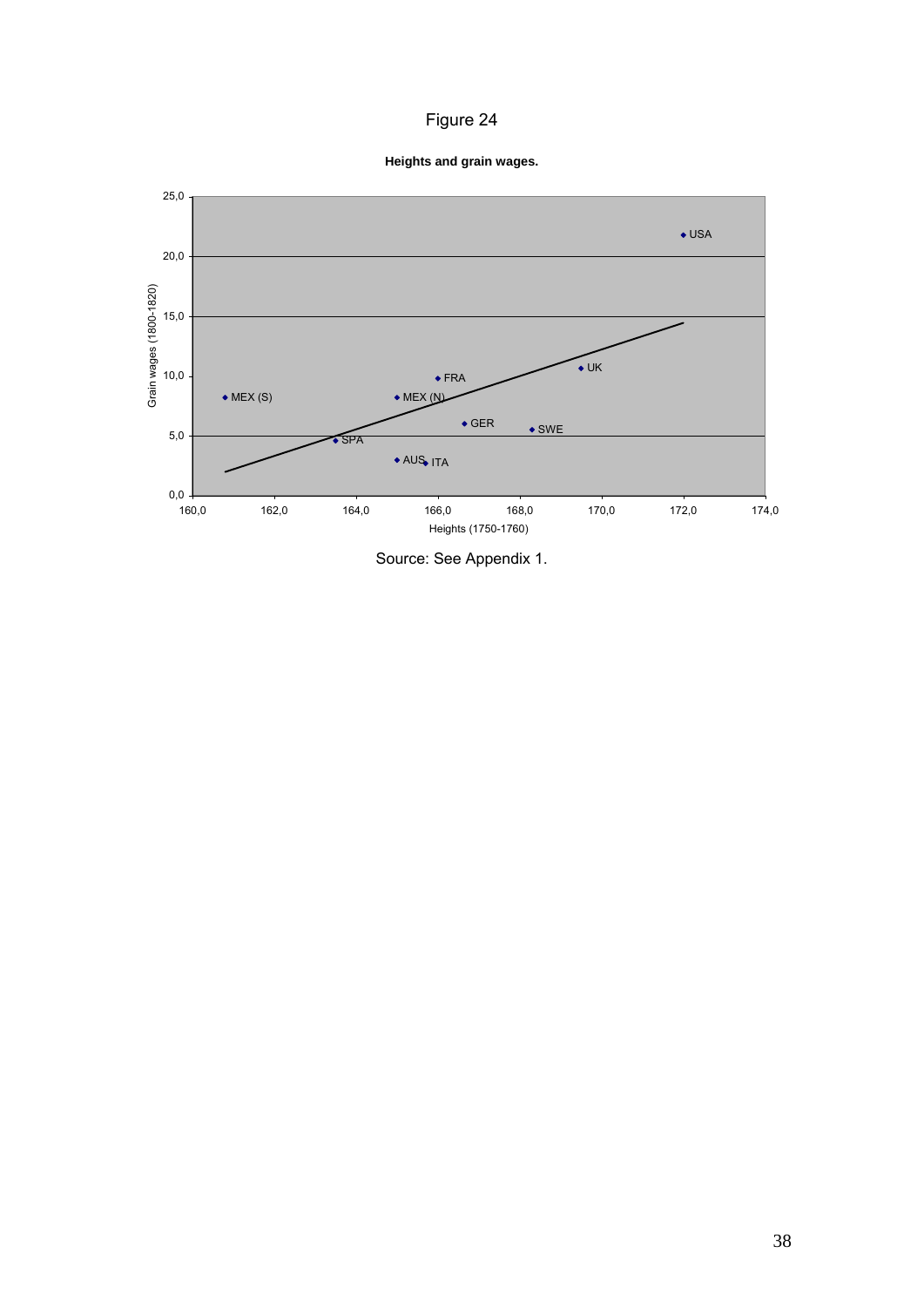# **Appendix 1: Sources of figures.**

Available under request to the authors.

Figure 17: Sources: USA [Sokoloff and Villaflor (1982)], Great Britain [Floud et al. (1990), Komlos (1993) and Cinnirella (2008)], Sweden [Heintel *et al.* (1998)], Bavaria [Baten (2001)], Saxony [Cinnirella (2008)], France [Komlos *et al.* (2003)], Lombardy [A'Hearn (2003)], Austria-Hungary [Komlos (1989)], Russia [Mironov (2005)] and Interior Spain [García Montero (2009)]. For Latinoamerican heights see Appendix 2.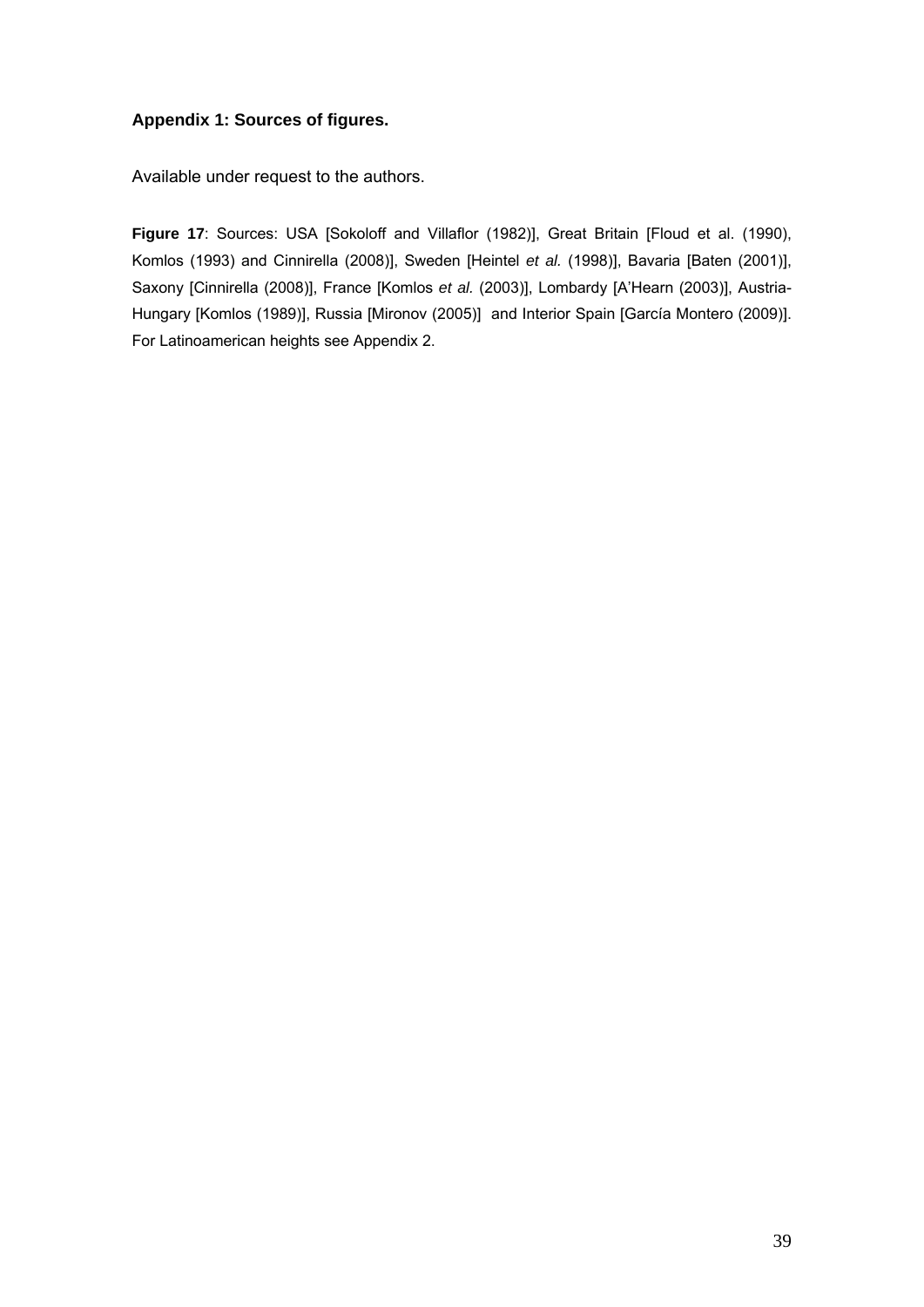# **Appendix 2.**

**Sources:** Archivo General de Simancas (Simancas General Archive), files 7299-2, 7299-3, 7299-4, 7299-5, 7299-6, 7198-18, 7198-2, 7028-7, 7029-1, 7034-1, 7027-12, 7026-1, 7048-5, 6991-2, 7025-2, 7047-9, 7047-10, 7047-11, 7047-13, 7047-14, 7047- 15, 7047-16, 7047-17, 7047-18, 7047-19, 7047-20, 7047-21, 7047-22, 7047-23, 7047- 24, 7047-25, 7047-27, 7047-29, 7048-2, 7048-3, 7048-4, 7048-6, 7048-7.

# **HISTOGRAMS FOR MILITARY UNITs**



**North Mexico**

Truncation point used to estimate average height: 60 inches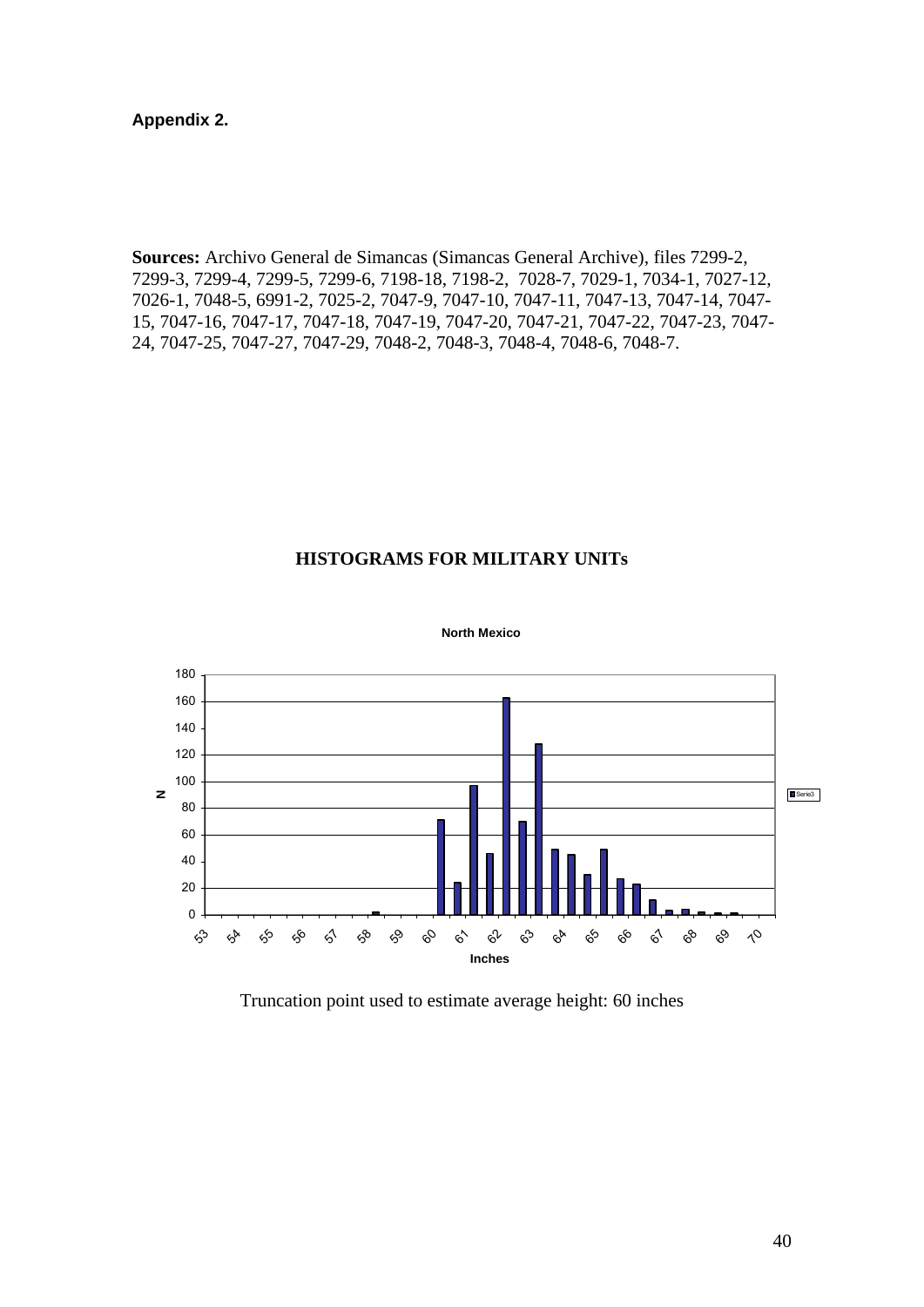

#### **Battalion Infantry of Castile (South Mexico)**

Truncation point used to estimate average height: 60 inches



## **Infantry Militia of Whites from Campeche (South Mexico)**

Truncation point used to estimate average height: 61 inches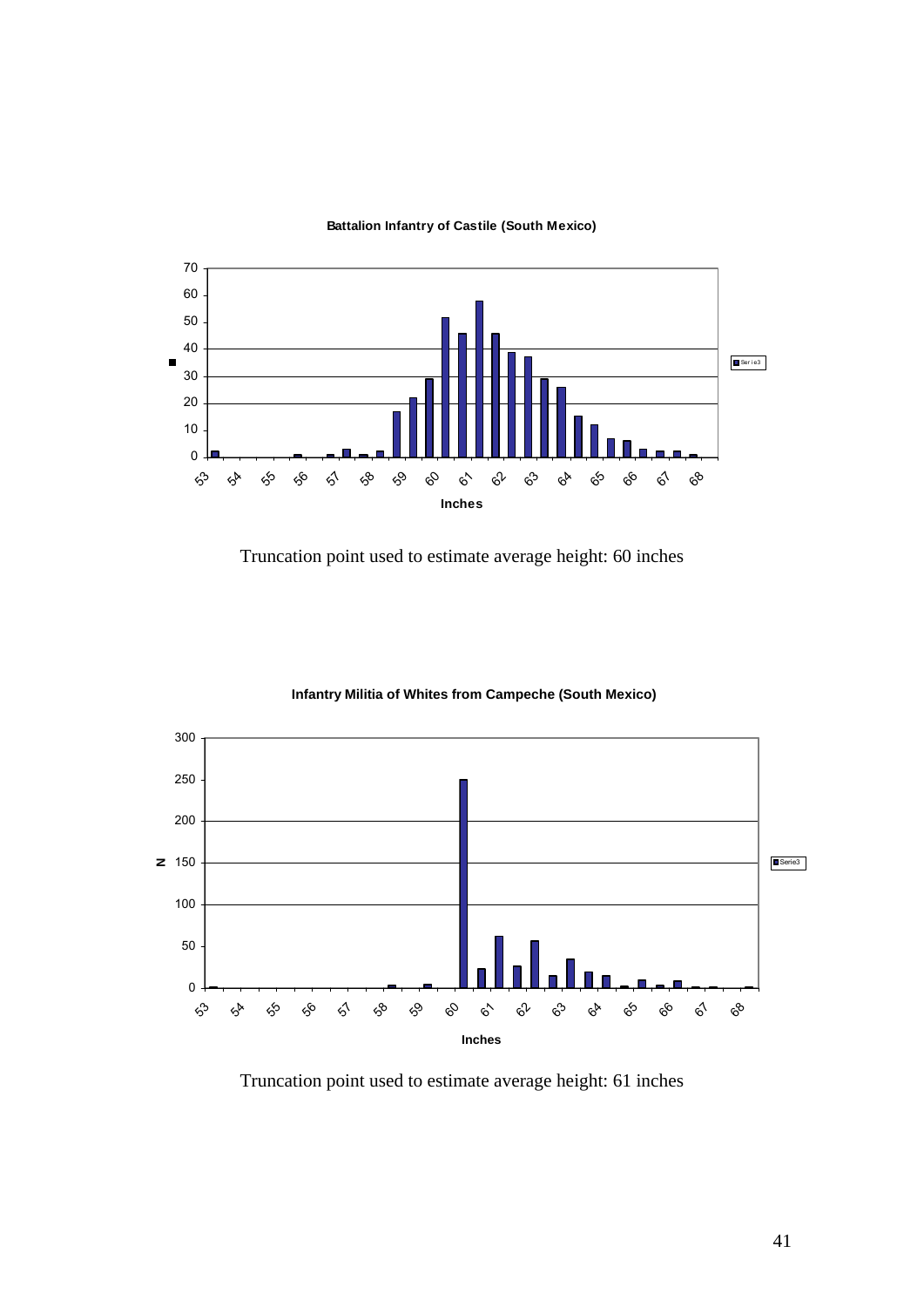

**Battalion of White Infantry from Mérida of Yucatán (South Mexico)**

Truncation point used to estimate average height: 61 inches



#### **1st Division Pardos Yucatan (South mexico)**

Truncation point used to estimate average height: 61 inches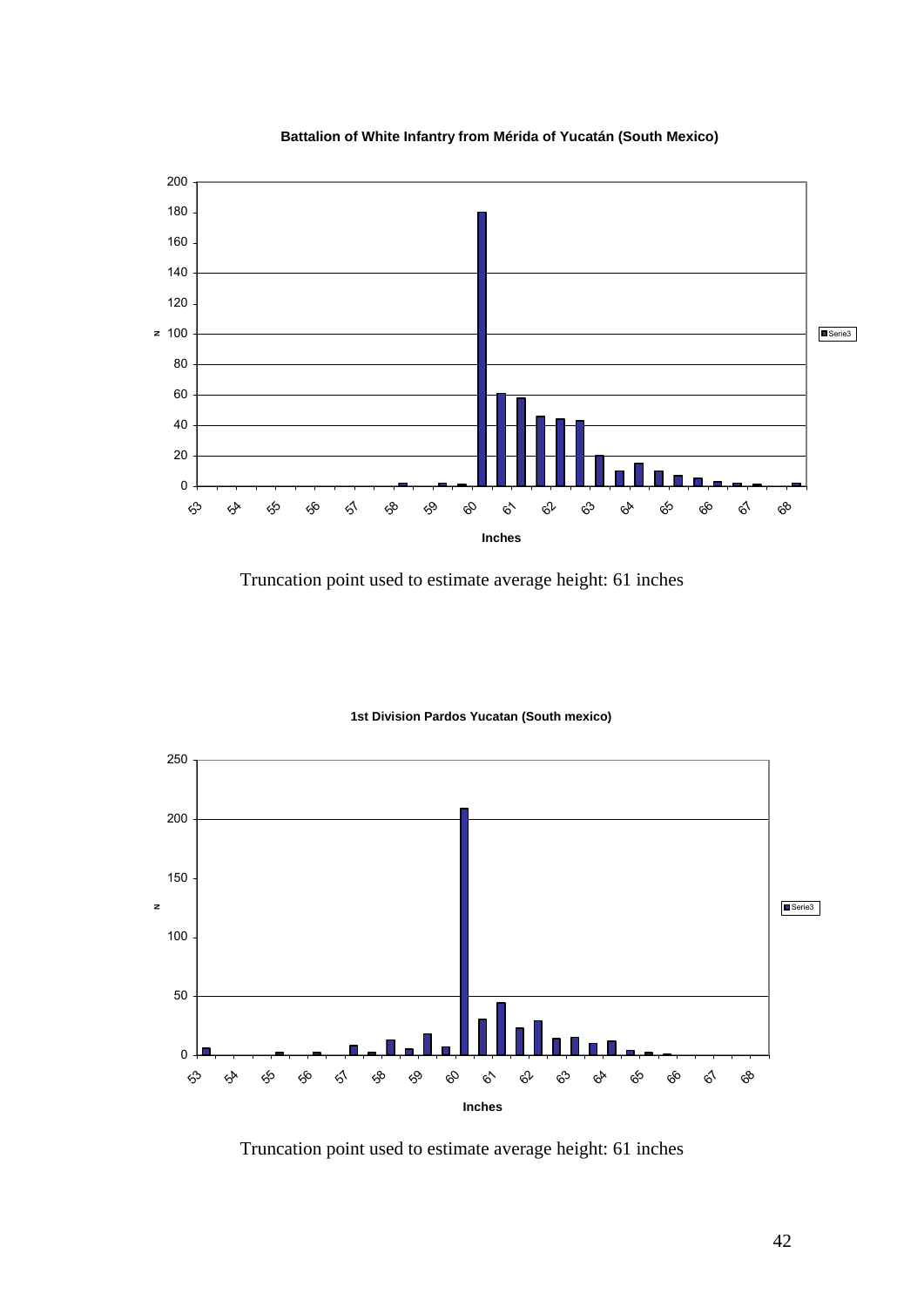**2nd Division Pardos from Yucatan**



Truncation point used to estimate average height: 61 inches



## **Militia of Whites from Maracaibo**

Truncation point used to estimate average height: 61 inches